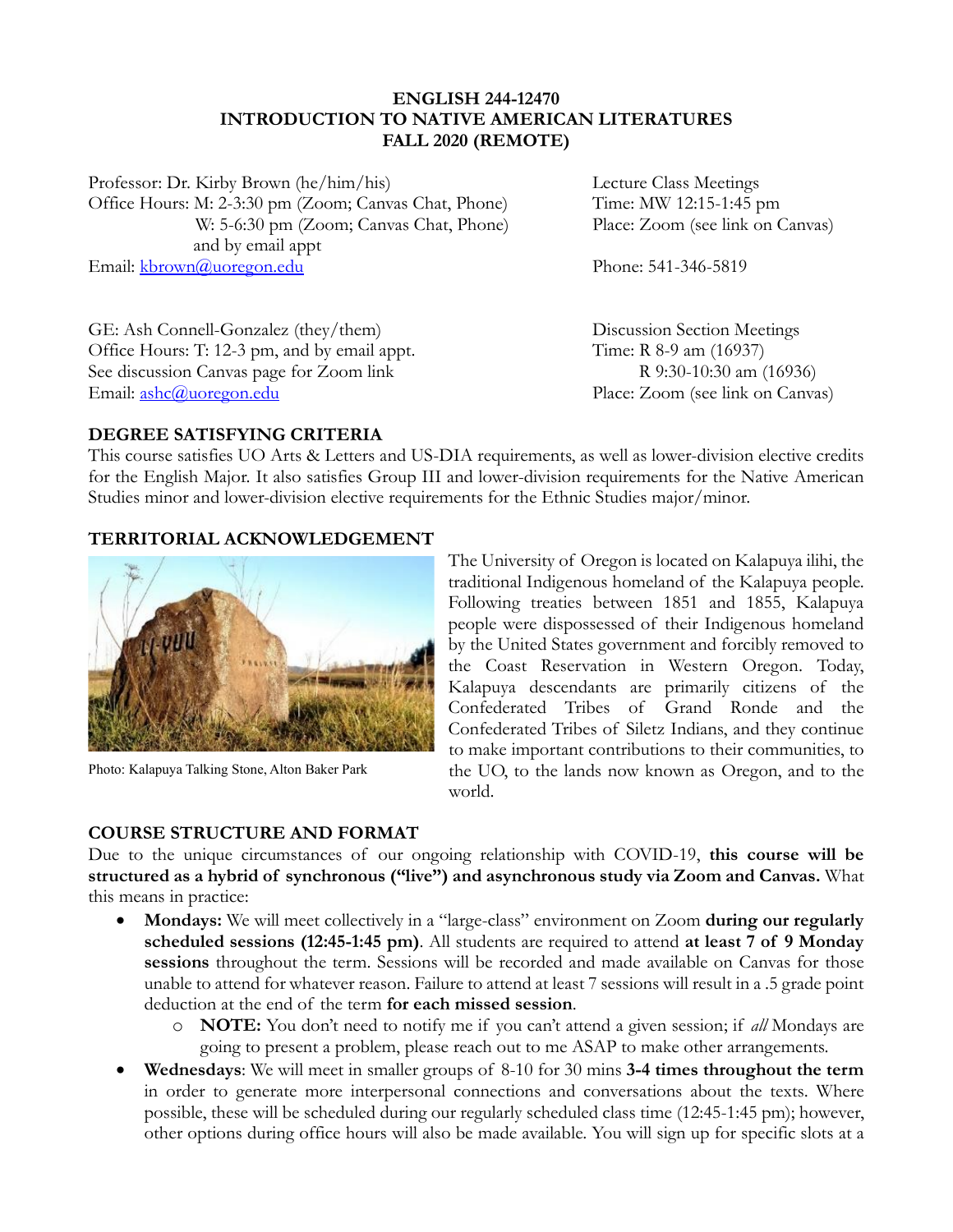later date.

- **Thursdays:** All students are responsible for attending the required discussion section on the dates/times in which they're enrolled **(8-9am, 9:30-10:30am)**. These will be conducted by Graduate Employee Ash Connell-Gonzalez (see above for their contact information). Attendance will be taken in these discussions. To receive full participation credit for the term, you need to attend and participate in **at least 7/9 scheduled**. Failure to attend at least 7 sessions will result in a .5 grade point deduction at the end of the term **for each missed session.**
- All students are responsible for reviewing materials (i.e. lectures, slides, online content, assigned readings) and completing/posting assignments (i.e. reflection essays, reading journals, quizzes, discussion posts) on Canvas **by the dates/times indicated on the syllabus**.
- Finally, as the university community adjusts to teaching and learning remotely in the context of the COVID-19 pandemic, **the syllabus, course schedule, assignments, grading percentages, and other logistics are subject to change throughout the term** as we navigate these challenges (but also opportunities?) together. Ash and I will be as flexible, generous, and responsive with you as possible and hope that you'll do the same for us.

## **COURSE DESCRIPTION**

In 1968, Kiowa writer N. Scott Momaday's *House Made of Dawn* was awarded the Pulitzer Prize for American literature. Momaday's award signaled for many the "arrival" of Native authors to the American literary scene and ushered in an unprecedented era of Native literary production widely known as the Native American Renaissance. While the explosion of Native writing and the critical tradition that emerged from it carved out much needed cultural and institutional spaces for Native selfrepresentation and Native American Studies, it had the unintended effect of privileging contemporary Native novels over writing from other periods and across a variety of genres and forms. This introductory survey of Native American literature widens the net to include an array of contemporary Native selfrepresentation across genres, forms, media, regions, and tribal nations.



Photo: Depicts a contemporary Indigenous person writing in a notebook next to a national park sign which reads "INDIAN WRITING," a visual juxtaposition that playfully conjures the assumptions and expectations of Indianness operating in the each.

# **LEARNING OUTCOMES**

- Situate conventional literary texts (poetry, novels, dramas, short stories) alongside other cultural forms in which Native peoples exercise self-representation.
- Locate Native American writers and texts within their historical, cultural, legal, political, and literary contexts.
- Gain a more complex understanding of and appreciation for the diversity and sophistication of contemporary Native American literary, intellectual, and cultural productions.
- Develop a historically grounded grasp of some of the major issues, questions, and concerns across Indian Country today, specifically the relationship between cultural production, federal policy, tribal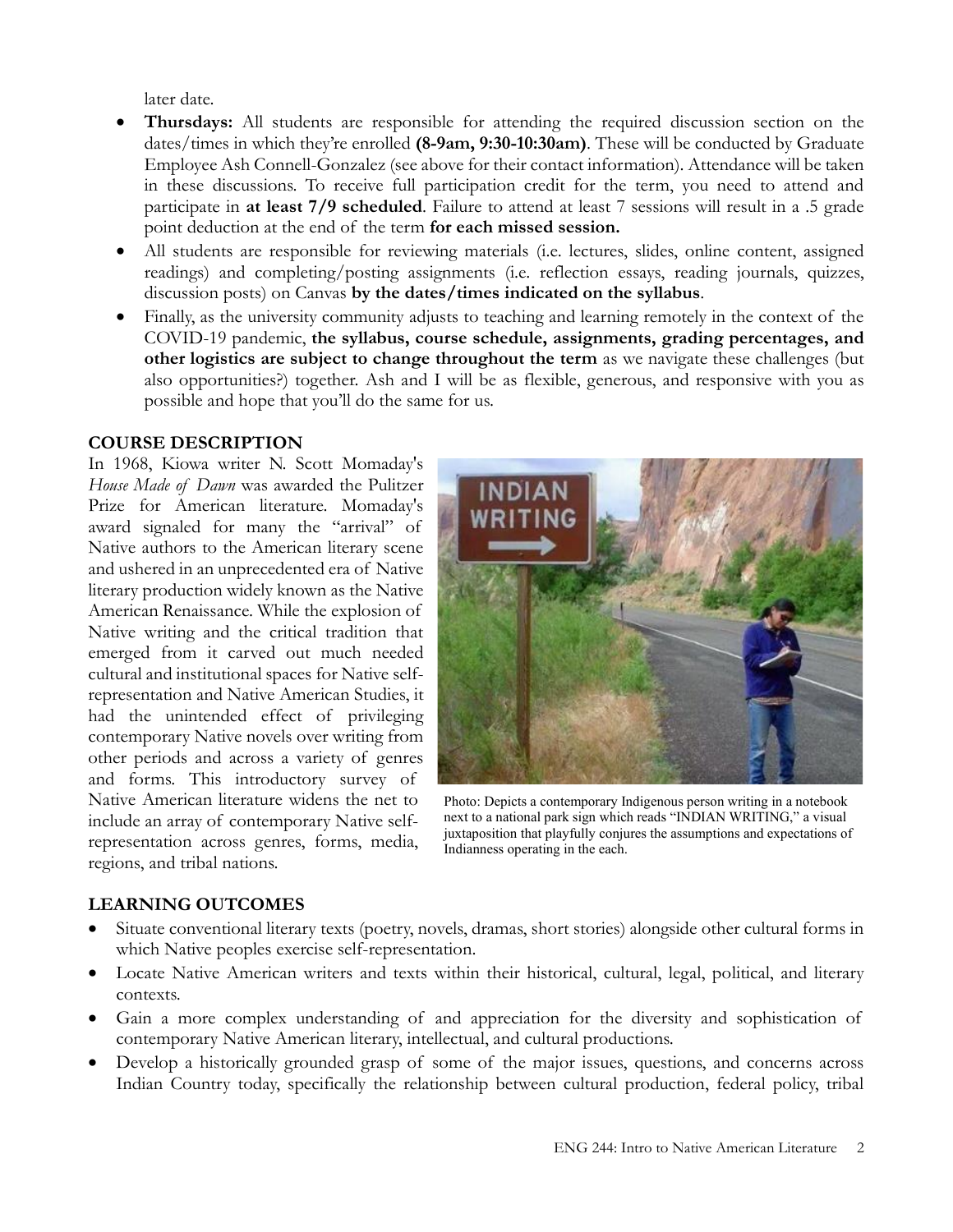nationhood, and sovereignty/self-determination movements.

- Grow capacities to engage in thoughtful, rigorous, and reflective debate around questions of race, class, gender, sexuality, nation, citizenship, identity, and belonging and their intersections with concepts of Indigeneity, sovereignty, self-determination, and tribal nationhood as represented in Native American literatures.
- Cultivate a sense of what ethical critical engagement looks like in different rhetorical and discursive contexts and its relationships to building affirmative, respectful, and productively challenging learning communities.
- Build skills in evidence-based critical reasoning/argumentation and literary/cultural analysis grounded in these ethics and expressed in clearly articulated arguable claims supported by direct textual evidence and rigorous critical explanation and analysis.

**REQUIRED TEXTS:** Clockwise from top left:



Thomas King (Cherokee descent), *The Truth About Stories: A Native Narrative* (TTAS; **print only**)

Marie Clements (Metís), *The Edward Curtis Project: A Modern Picture Story* (ECP; **print only**)

Tommy Pico (Kumeyaay Nation), *Nature Poem* (NP; print and ebook) Cherie Dimaline (Georgian Bay Metís Nation), *The Marrow Thieves* (TMT; print and ebook)

Cole Pauls (Tahlton First Nation), *Dakwäkãda Warriors*, (DW; **print only**)

Supplementary readings, videos, music, and other media are available on Canvas. All texts are available through the UO Duck Store and at various online outlets. The UO Duck Store will provide **free shipping** of all print materials to UO students throughout the United States.

**ELECTRONIC TEXTS:** While I don't ban the use of digital texts in class—and am cognizant of how they might be necessary for some this term—**I recommend that you get printed versions of the texts if possible and/or print out copies of any texts made available on Canvas**. Research shows (see [here](https://newrepublic.com/article/135326/digital-reading-no-substitute-print) and [here\)](https://psmag.com/social-justice/books-home-strongly-linked-academic-achievement-82144) that focus, retention, comprehension, and synthesis of information increase substantially when people "read actively" (see appendix II below) from printed materials while exposing as many senses as possible to the experience.

# **ATTENDANCE, PARTICIPATION, AND STUDENT SUCCESS**

In a typical term, I expect that all students will attend class regularly, remain current with reading assignments, bring assigned texts and writing materials to class, and make substantive contributions to in-class activities and discussions. Since this course will be delivered remotely this term, we'll need to adopt a slightly different, more flexible, more creative approach which looks something like this:

- Consistent attendance and active participation in Monday lecture classes (min. 7/9) and in Wednesday smaller-group discussions (3-4 times across the term)
- Consistent attendance and active participation in Thursday discussion sections (min. 7/9)
- Consistent interaction with course materials on Canvas (at least 3-4x/week)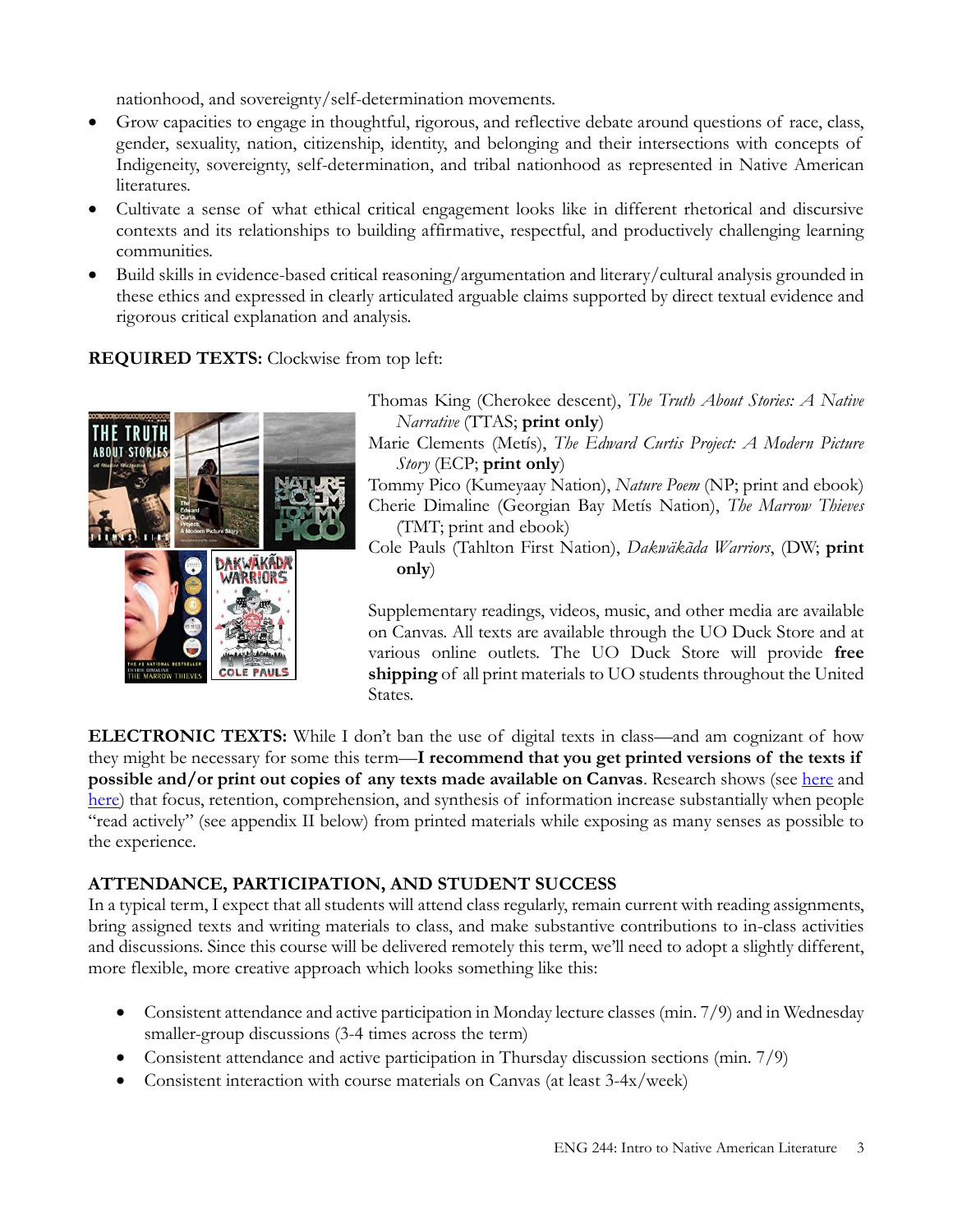- Vigorous and energetic engagement on reading/viewing quizzes and in critical discussion forums.
- Thoughtful and rigorous responses to quiz questions, discussion forums, and the two reflective prompts that bookend the term (see course schedule and assignment descriptions.)

We offer the following **"Insider Pro-Tips"** as the most important things you can do to ensure success this term:

- **Read** the syllabus carefully, **review** it regularly, and **coordinate** your assignments and responsibilities for the term accordingly.
- Make sure that you have access to all required course texts **as soon as possible**. *Reach out to me immediately if you're having difficulty securing any of the texts*.

**NOTE:** The Duck Store is offering free shipping of print materials to all UO students! Make sure to select this option at check out.

- **Read the assigned texts actively and closely.** This means taking detailed notes in your active reading journal while you're reading; highlighting, underlining, and annotating important passages in the text; and working through some of the questions posed in the "Thoughts and Strategies for Close Readings" from **Appendix III**.
- **Review the short context lectures and/or other materials provided on Canvas**, making sure to take detailed notes and to work through the discussion questions, free write prompts, and close reading exercises (if applicable) throughout.
- **Remain as current as possible** with all readings and assignments. This will require all of us to be more disciplined and intentional with our time than usual, while also being flexible of the unique circumstances under which we're all operating at the moment.
- **Reach out and communicate** any questions or concerns with me or Ash throughout the term. We will be as responsive as possible. *I recommend checking your email and our course Canvas page at least once a day for the duration of the term*.

# **ASSIGNMENTS, ASSESSMENT, LABOR, AND "GRADING"**

This course employs an evaluation scheme that rewards the labor, effort, and energy you put toward achieving the course objectives rather than a specific final product. For each assignment or category, you will be given an explicit set of labor expectations which roughly correlate to a letter grade for that assignment. At the end of the course, your final evaluation will be determined as a function of your averages for a specific assignment category weighted according to the scale below.

Assignments are organized into three learning categories—process, analysis, and synthesis—which are weighted equally in your final assessment:

Process-Oriented Exercises (participation and graded; 1/3 of final grade)

- Attendance and Participation in lectures, small group discussions, and discussion sections(per the guidelines above)
- Reflection Essay #1 (RE1)
- Active Engagement Journal (AEJ)

Analysis-Oriented Exercises (graded; 1/3 of final grade)

• Canvas Quizzes (CQ)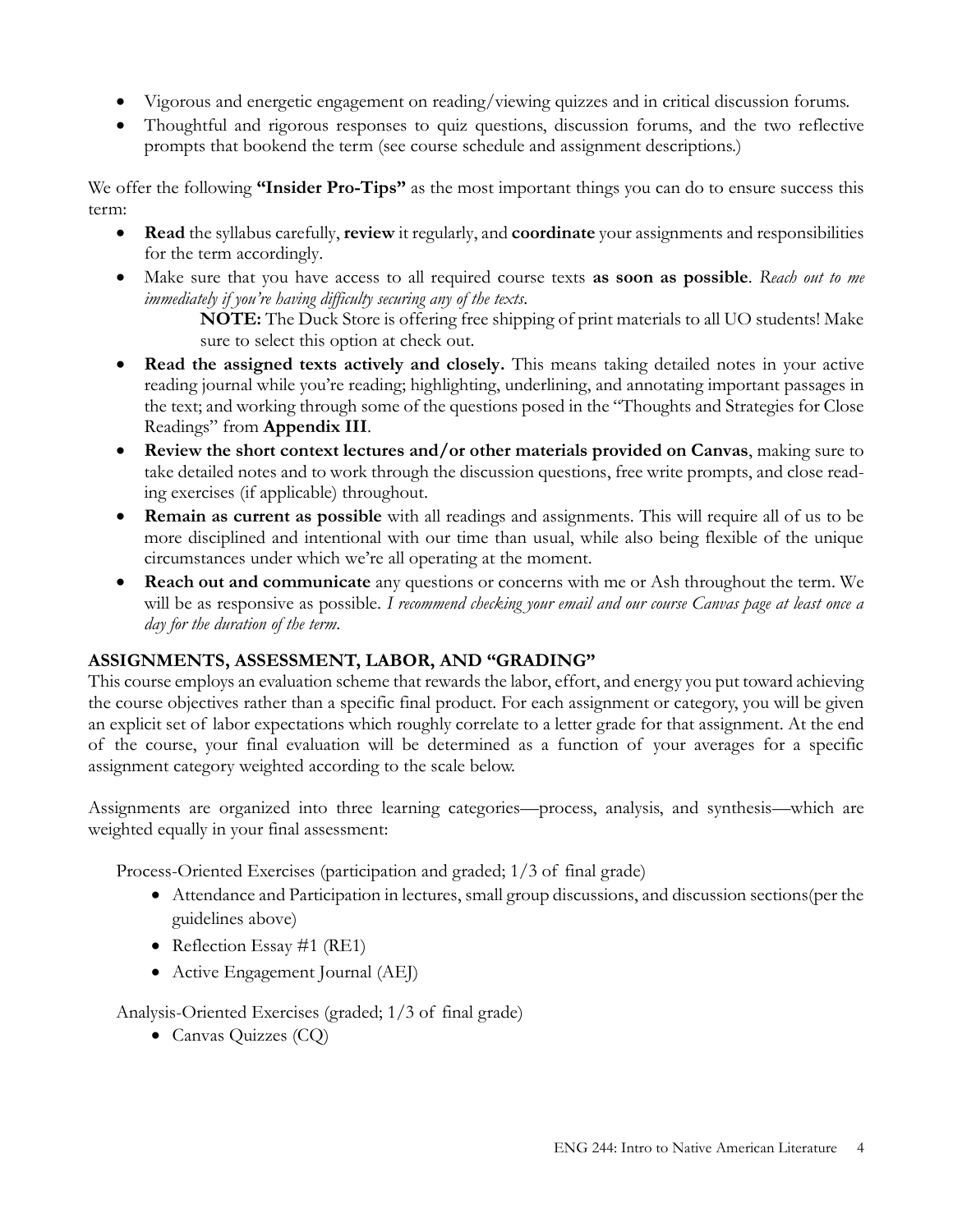Synthesis-Oriented Exercises (graded; 1/3 of final grade)

- Substantive Discussion Posts/Responses (DP, DR)
- Reflection Essay #2 (RE2)

Under the labor-based assessment model, the baseline grade for the course as well as for individual assignments and assignment groups correlates to a "B" on the letter grade scale. **This means that if you meet the minimum labor expectations for a given assignment or assignment category, you will automatically be awarded an assessment of "B" no questions asked.** You can gain or lose ground in the following ways:

- Labor that exceeds or fails to meet "minimum expectations" will result in a  $+1/-1$  assessment, equivalent to 1/3 of a grade point.
	- $\circ$  For example, +1 on an assignment will bump you from a B to a B+, +2 to an A-, +3 to an A, and so on. Conversely, a -1 will take you from a B to a B-, a -2 to a C+, a -3 to a C, etc.
- Those who *fail to meet all the minimum labor expectations* for a given assignment will receive *no credit for that assignment.*
- Not all assignments or assignment criteria will have opportunities for exceeding expectations. You either meet them or you don't. I will clearly mark these criteria for each exercise.

So, what does this look like in practice? Consider this evaluation rubric for Discussion Posts (DP) for students A and B:

| Minimum Expectations (B)                                                              | Meets (- | Meets | Exceeds    |
|---------------------------------------------------------------------------------------|----------|-------|------------|
|                                                                                       |          |       | $(+1)$     |
| Contributes a literary-critical analysis of a minimum of 500 words                    |          |       | $A/B (+1)$ |
| (roughly 2 double-spaced pages)                                                       |          |       |            |
| Contains an original title that indicates something about the topic                   |          | A/B   |            |
| and argument $\left(\frac{cr}{no}\right)$ cr)                                         |          |       |            |
| Is organized by a <b>clearly articulated thesis</b> that includes <i>both</i> an      |          | A/B   |            |
| observation <i>and</i> an interpretive claim $\left(\frac{cr}{\text{no cr}}\right)$   |          |       |            |
| Presents a minimum of 2 pieces of direct textual evidence                             | $A(-1)$  |       | $B (+1)$   |
| supporting that claim                                                                 |          |       |            |
| Attempts to <b>explain how</b> each piece of evidence illustrates the                 | $A(-1)$  | B     |            |
| claim(s) you're making                                                                |          |       |            |
| Ends with a <b>concluding statement</b> on the significance, or stakes,               |          | B     |            |
| of the argument—i.e. the "who cares" question $\left(\frac{cr}{\sqrt{10}}\right)$ cr) |          |       |            |

As you can see, Student A exceeded 1 assessment criteria (+1) while failing to meet minimum expectations for 2 others (-2). The assessment for Student A would thus be a -1, equating to a 1/3 grade point deduction, or a B-. Because Student B met each of the minimum labor expectations *and* exceeded assignment length and minimum evidence, they would earn  $a + 2$  assessment (+1 for each criteria), resulting in a  $2/3$  grade point increase, or an A-. Though each assignment will have slightly different minimum labor criteria, they will all be evaluated according to this schematic.

\*\*For a complete list assignment descriptions, rubrics, and labor expectations, **see Appendix II** at the back of the syllabus.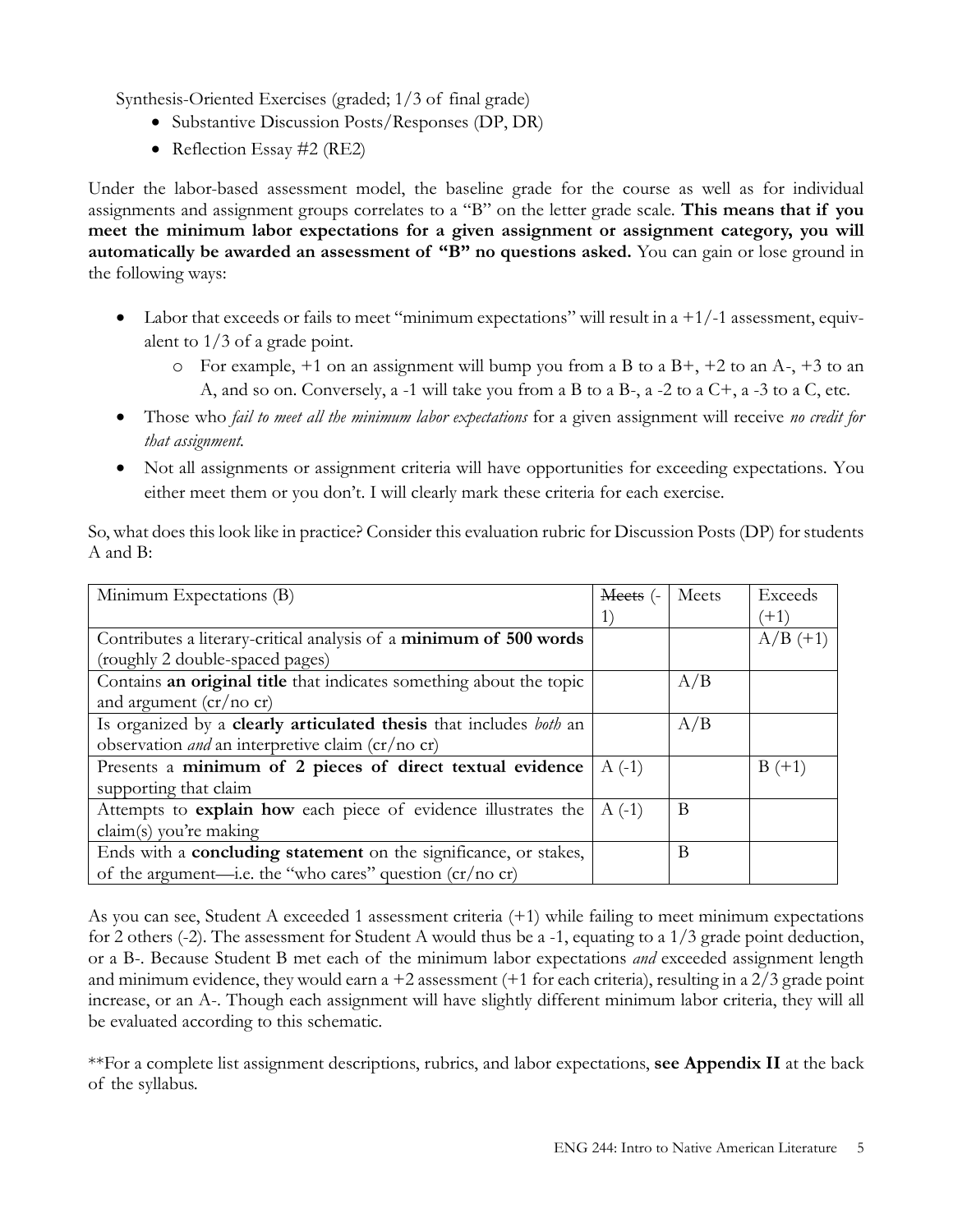# **STUDENT ENGAGEMENT INVENTORY**

The University of Oregon suggests roughly 30 hours of labor throughout the term for each credit hour taken. You should thus plan to spend roughly 120 hours of labor throughout the term for this 4-credit class. Refer to the following as a guide:

| <b>Educational Format or Activity</b> |                                                                   | <b>UG Hours</b> | Explanation                  |  |  |  |
|---------------------------------------|-------------------------------------------------------------------|-----------------|------------------------------|--|--|--|
| Monday Lectures                       |                                                                   | 15              | 10 sessions $@$ 1.5 hr/ea    |  |  |  |
|                                       | Wednesday Small Group Discussions                                 | 9               | 9 sessions $\omega$ 1 hr/ea  |  |  |  |
| Thursday Discussion Sections          |                                                                   | 10              | 10 sessions $\omega$ 1 hr/ea |  |  |  |
| Reading/Viewing Assignments           |                                                                   | 45              | 9 weeks $\omega$ 5 hours/wk  |  |  |  |
|                                       | 2 entries/wk $(a)$ 45 min/ea<br>Active Engagement Journal<br>13.5 |                 |                              |  |  |  |
| Online Quizzes                        |                                                                   | 10              | 10 quizzes $\omega$ 1 hr/ea  |  |  |  |
| <b>Bi-weekly Discussion Posts</b>     |                                                                   | 6               | $3$ $\omega$ 2 hr/ea         |  |  |  |
| <b>Bi-weekly Discussion Responses</b> |                                                                   | 3               | $6$ $\omega$ 30 mins/ea      |  |  |  |
| Reflective Essays                     |                                                                   | 8               | $2 \omega$ 4 hrs/ea          |  |  |  |
|                                       | Total UG Hours:                                                   | 119.5           |                              |  |  |  |
|                                       | <b>GRADE POINT DISTRIBUTION</b>                                   |                 |                              |  |  |  |
| F < 59.5                              | $C - 69.6 - 73$                                                   | B-79.6-83       | $A - 89.6 - 93$              |  |  |  |
| $D - 59.6 - 63.5$                     | $C$ 73.1-76                                                       | B 83.1-86       | A 93.1-97.5                  |  |  |  |
| D 63.6-66                             | $C+76.1-79.5$                                                     | $B+86.1-89.5$   | $A+97.6-100+$                |  |  |  |

# **COURSE POLICIES AND PROTOCOLS**

#### **Communication**

 $D+66.1-69.5$ 

Get in the habit of checking your UO email account and our course Canvas page regularly **(i.e. daily)** as these platforms will be our primary means of communication. Students may also reach Professor Brown via phone and during open office hours via Zoom and/or the Canvas Chat function. I will try and respond to all queries within 24 hours. **Please be aware that we won't respond to emails sent after 5pm on weekdays or those sent over the weekend until after 8am on the following business day.**

# **Conventions of Address**

Speaking to a professor, instructor, administrator, staff member, employer, manager, or colleague is different (at least initially) from speaking/texting with a friend, family member, or other familiar relation. In a professional, intellectual context like the University, it is conventional to refer to faculty, administrators, staff, GEs, and others by their titles (Doctor, Professor, Instructor, Coach, preferred gender/gender neutral titles, etc.) unless explicitly instructed otherwise. You should also get into the habit of including greetings, salutations, and language appropriate to such contexts in your communications. I will always respectfully refer to you according to your stated preferences and the appropriate context; I expect that you'll reciprocate in kind to me and to your colleagues.

#### **Course Content and Intellectual Discussion**

Due to the **ongoing** histories/experiences of settler-colonial violence, institutional and individual racism, dispossession, and genocide that frame both the colonization of the Americas and Indigenous responses to it, this course will openly engage these and related issues respectfully but without censorship. I will do my best to provide warnings about difficult content in the syllabus, on Canvas, and during our live large-class and small-group discussions. If at any time course content makes engagement and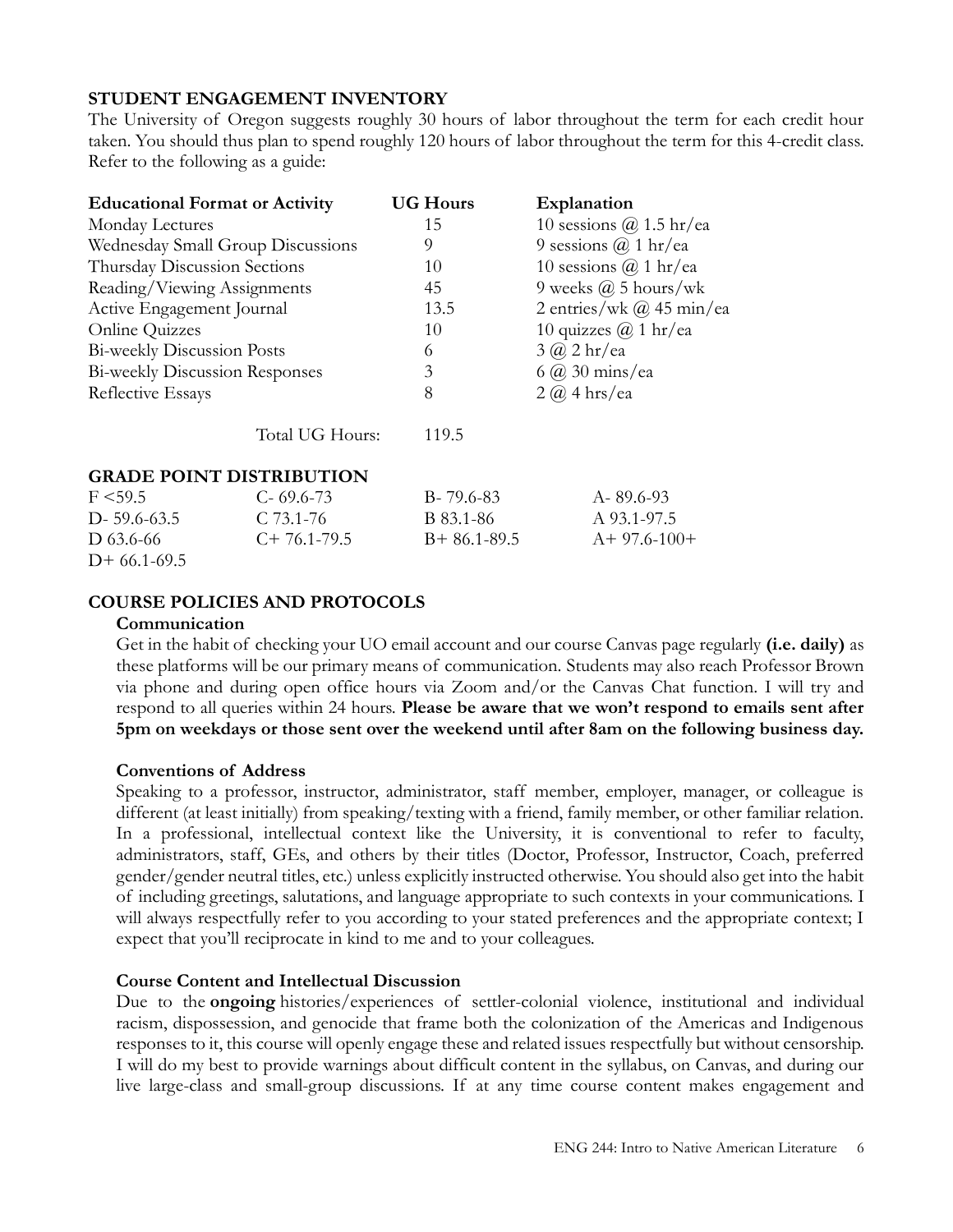participation difficult, please reach out to me to make alternative arrangements.

# **Discussion and Engagement Guidelines**

Because we each come to this material and to this course from different social locations, geographies, cultures, communities, and experiences, it is important that we each buy into a shared set of values and protocols to engage critically with course materials and with each other. We offer the following as a baseline which we can discuss further in class and review together as the term moves along:

- 1. **Practice Kindness, Hospitality, Reciprocity, Generosity, and Gratitude**: This is not the term any of us wanted but it's the term we've got, so remember that *we're all virtual guests in each other's homes* and sharing the most intimate spaces of our lives every time we enter these spaces together. So, in addition to the guidelines above, let's try and act as if we're each other's guests, making sure to anchor all that we do in these values, practices, and commitments.
- 2. **Expect and Respect Diversity:** All classes at the University of Oregon welcome and respect diverse experiences, perspectives, and approaches. What is not welcome are behaviors or contributions that undermine, demean, or marginalize others based on race, ethnicity, gender, sex, age, sexual orientation, religion, ability, or socioeconomic status. We will value differences and communicate disagreements with respect. We may establish more specific guidelines and protocols to ensure inclusion and equity for all members of our learning community.
- 3. **Help Everyone Learn:** Our goal is to learn together by learning from one another. As we move forward learning during this challenging time, it is important that we work together and build on our strengths. Not everyone is savvy in remote learning, **including your instructors**, and this means we need to be patient with each other, identify ways we can assist others, be open-minded to receiving help and advice from others, and remaining as flexible as possible. No one should hesitate to contact us to ask for assistance or offer suggestions that might help us all learn better together.
- 4. **Interact Appropriately:** Our learning environment provides an opportunity to practice being authentic, respectful, and rigorous in our contributions. Use discussions and activities as opportunities to practice the kind and quality of work expected for assignments and to seize the chance to learn from others and develop your interpersonal skills, such as mindful listening, self-reflection, and awareness of one's own tendencies (e.g. Do I contribute too much? Too little?).
- 5. **Digadatseli'i:** In Cherokee, this means "We belong to/care for each other." We could do worse than adopt this as our class motto for the term, remembering that we are, in the grand scheme of things, each other's keepers.

**Using Good Netiquette (net etiquette)**: Remote learning presents particular challenges—but also opportunities!—that are different than in-person class environments. We encourage you to adopt these practices/skills as we navigate the term together:

- 1. Identify yourself with your real name and use a subject line that clearly relates to your contribution.
- 2. Write or speak in the first person when sharing *your* opinions and ideas but when addressing other students or discussing their ideas, use their names (e.g. "I think red is the most important term in the poem, but I also think Kate is correct that blue is important, too").
- 3. Respect the privacy of your classmates and what they share in class. Under no circumstances should we share what goes on in class publicly or post on social media without the explicit, collective consent of our learning community.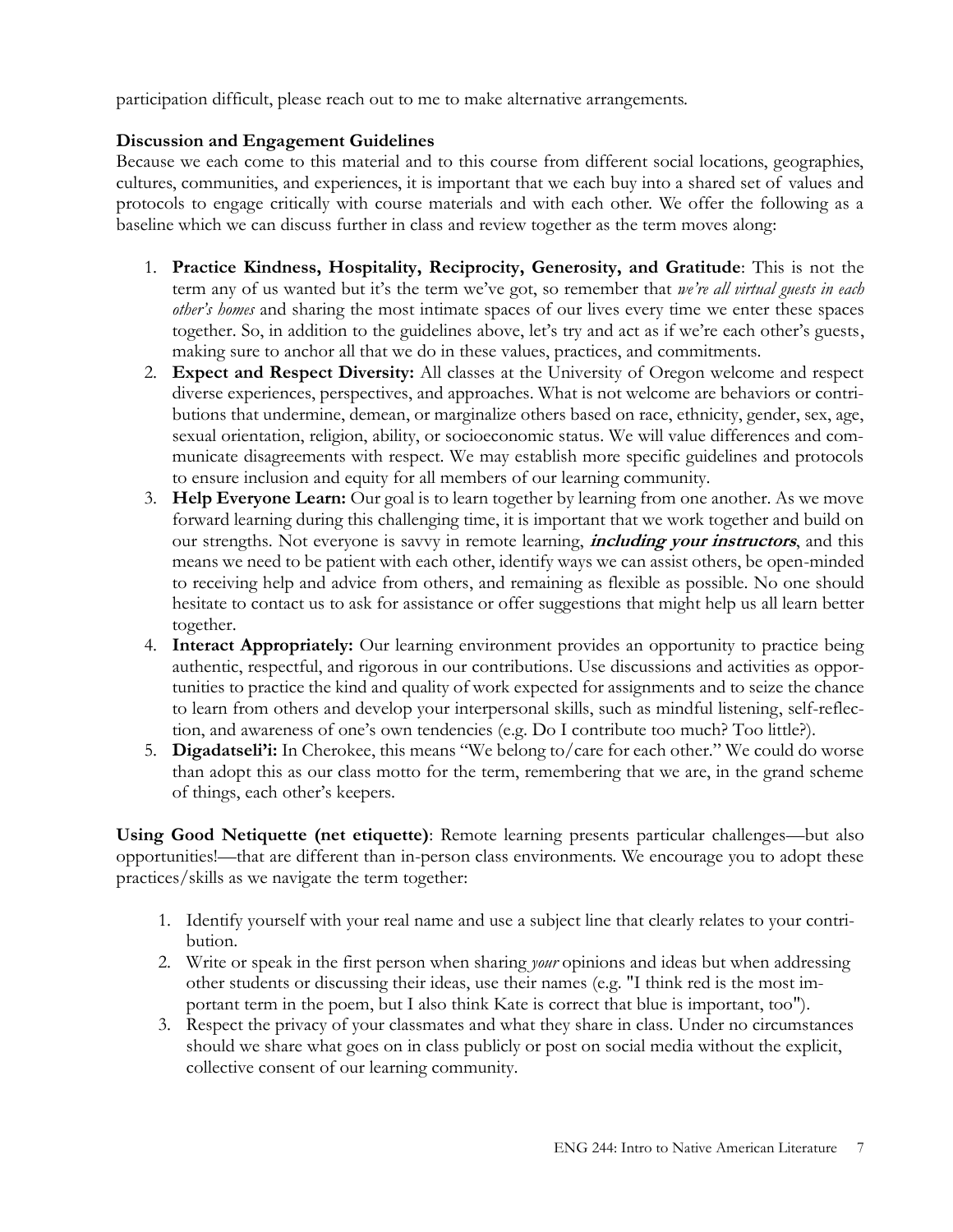- 4. Understand that we may disagree and that exposure to other people's opinions is part of the learning experience.
- 5. Exercise care when using humor or sarcasm, remembering that non-verbal cues (such as facial expressions) are not always possible or clear in a remote context.
- 6. In addition, please use language appropriate for an academic context, and exhibit interest in and courtesy for others' contributions.
- 7. Be aware that TYPING IN ALL CAPS indicates shouting.
- 8. Certain breaches of netiquette can be considered disruptive behavior and will be addressed accordingly on a case-by-case basis.

# **COMMITMENTS AND RESOURCES**

# **Inclusive and Accessible Education**

The University of Oregon is committed to fostering inclusive learning environments. **Please notify me if there are aspects of the instruction or design of this course that result in any barriers to your participation**. You are also encouraged to contact the [Accessible Education Center](http://aec.uoregon.edu/) in 360 Oregon Hall at 541-346-1155 or  $\frac{u}{\alpha}$  uoregon.edu to set up any necessary accommodations for the course.

# **[Title IX Policy and Reporting Responsibilities](https://investigations.uoregon.edu/title-ix)**

The UO is committed to providing an environment free of all forms of prohibited discrimination and sexual harassment, including sexual assault, domestic and dating violence, and gender-based harassment, bullying, and stalking. If you have experienced any form of gender or sex-based discrimination or harassment, know that help and support are available. UO has staff members trained to support survivors in navigating campus life, accessing health and counseling services, providing academic and housing accommodations, helping with legal protective orders, and more.

Please be aware that **all UO employees are required to report** to appropriate authorities (supervisor or Office of Affirmative Action and Equal Opportunity) when they have **reasonable cause** to believe that discrimination, harassment, or abuse of any kind has taken, or is taking, place. Employees are NOT required to reveal the names of survivors, however. We are also required to report instances of child abuse or endangerment.

If you wish to speak to someone confidentially—i.e. those not required to report—you can call 541-346- SAFE, UO's 24-hour hotline to be connected to a confidential counselor to discuss your options, as confidential counselors are not required reporters. You can also visit the SAFE website at <https://safe.uoregon.edu/services> for more information. Each resource is clearly labeled as either "required reporter," "confidential UO employee," or "off-campus," to allow you to select your desired level of confidentiality.

# **Health, Wellness, and Counseling Services**

Life at college can be very complicated. Students (and faculty!) often feel overwhelmed or stressed, experience anxiety or depression, struggle with relationships, or just need help navigating challenges in their life. If you're facing such challenges, you don't need to handle them on your own--there's help and support on campus.

As your instructors, if we believe you may need additional support, we will express our concerns, the reasons for them, and refer you to resources that might be helpful. It is not our intention to know the details of what might be bothering you, but simply to let you know we care and that help is available.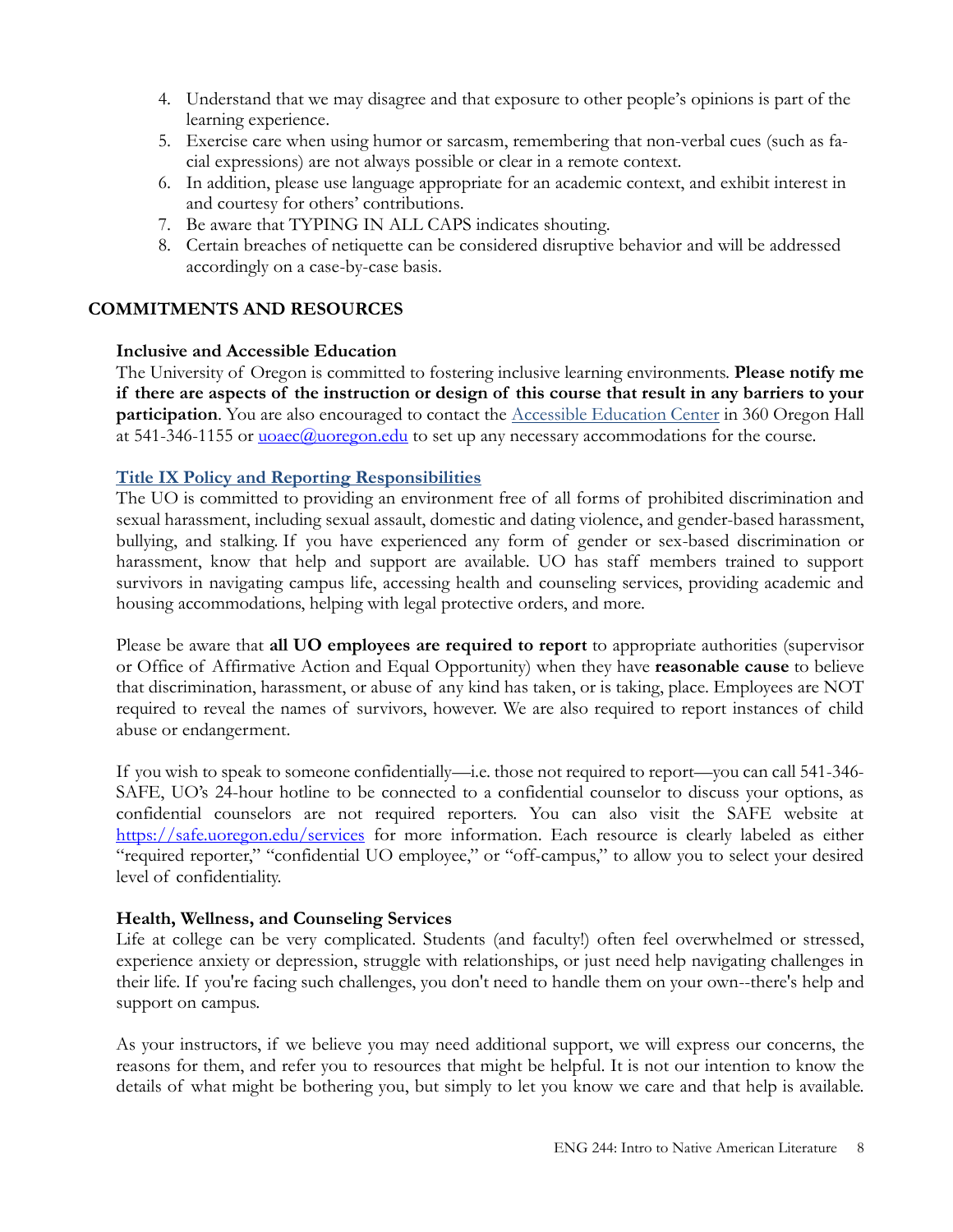Getting help is a courageous thing to do—for yourself and those you care about.

University Health Services help students cope with difficult emotions and life stressors. If you need general resources on coping with stress or want to talk with another student who has been in the same place as you, visit the Duck Nest (located in the EMU on the ground floor) and get help from one of the specially trained Peer Wellness Advocates. Find out more at [health.uoregon.edu/ducknest.](file:///C:/Users/Kirby%20Brown/Google%20Drive/School%20Stuff/E244%20_IntroNativeLit/Spring%202020%20(online)/health.uoregon.edu/ducknest)

University Counseling Services (UCS) has a team of dedicated staff members to support you with your concerns, many of whom can provide identity-based support. All clinical services are free and confidential. Find out more at [counseling.uoregon.edu](file:///C:/Users/Kirby%20Brown/Google%20Drive/School%20Stuff/E244%20_IntroNativeLit/Spring%202020%20(online)/counseling.uoregon.edu) or by calling 541-346-3227 (anytime UCS is closed, the After-Hours Support and Crisis Line is available by calling this same number).

# **Food Security**

Any student who has difficulty affording groceries or accessing sufficient food to eat every day, or who lacks a safe and stable place to live and believes this may affect their performance in the course is urged to contact the Dean of Students Office (346-3216, 164 Oregon Hall) for support.

This UO webpage includes resources for food, housing, healthcare, childcare, transportation, technology, finances, and legal support:<https://blogs.uoregon.edu/basicneeds/food/>

Additional resources related to food security on campus, in the City of Eugene, and across Lane County can be found at [https://foodsecurity.uoregon.edu.](https://foodsecurity.uoregon.edu/) The availability and operation of these programs remain fluid and subject to change without notice. The Student Sustainability Center (@uo\_ssc) will try to aggregate changes and information for all programs via facebook and Instagram. For food security specific resources, follow @feedtheflockuo. Please follow for the most up to date information regarding program changes.

# **Writing Associates**

I strongly encourage you to take advantage of every resource available to you to improve your research, writing, and critical thinking skills. One of those resources is the English Writing Associates Program, a cohort of upper-division English majors who have been trained to assist you with any aspect of your writing for this course. This term, they're conducting both synchronous and asynchronous sessions via Microsoft Teams. To schedule a session, visit<https://writingassociates.uoregon.edu/> and follow the instructions.

# **ACADEMIC MISCONDUCT**

The [University Student Conduct Code](https://policies.uoregon.edu/vol-3-administration-student-affairs/ch-1-conduct/student-conduct-code) defines [academic misconduct.](https://dos.uoregon.edu/academic-misconduct) Students are prohibited from committing or attempting to commit any act that constitutes academic misconduct. Additional information about a common form of academic misconduct, plagiarism, is available [here.](http://library.uoregon.edu/guides/plagiarism/students/index.html) We will report all instances of academic misconduct to the appropriate offices. Those found to have violated the student conduct code and academic misconduct policies will receive a failing grade for the course. Put simply: don't do it.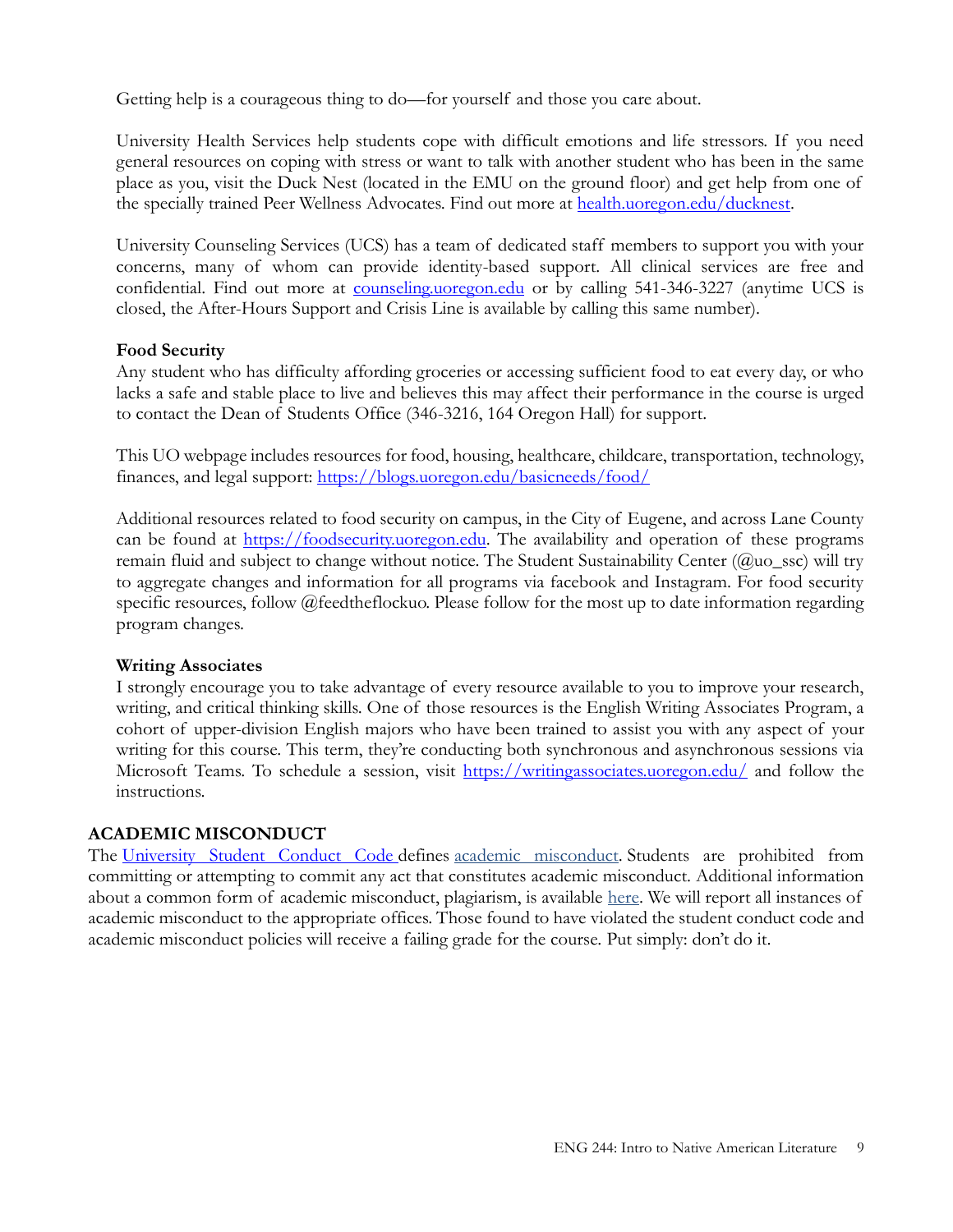**COURSE SCHEDULE:** Reading/Viewing Assignments listed below are due **before class** on the date indicated on the syllabus. Other assignments, **in red**, are due on the dates/times indicated.

**NOTE:** The structure and language of the course schedule aligns with the structure and language of the modules on Canvas.

**Week 0 Welcome to ENG 244: Introduction to Native American Literature** VIEW: "Welcome, Introductions, and Some Thoughts on Native American Literatures" (Panopto; 37 mins) VIEW (optional): "Welcome, Introductions, and Some Thoughts on Native American Literatures" (PPT slides; no audio) READ: Syllabus and Course Schedule (Canvas) **TAKE: Canvas Quiz (CQ) #1 (Canvas; due Wednesday Before Class)** 

# **UNIT 1: THE TRUTH ABOUT STORIES AND THE STORIES WE TELL**

- **Week 1 Introductions, Logistics, & Some Thoughts on Native American Literatures**
- Sept. 30 LECTURE: "Race, Representation, Expectation, and 'the Indian'" (Zoom) REVIEW: Assignment Instructions, "Biographical Introduction and Reflection Freewrite" (Canvas)
- Oct. 2 **SUBMIT: Biographical Introduction and Reflection Freewrite (by midnight)**
- **Week 2 The Truth About Stories and the Stories We Tell**
- Oct. 5 READ: King, *TTAS*, Ch. 1, pp. 1-30 LISTEN (optional): [King,](https://www.youtube.com/watch?v=wzXQoZ6pE-M) *TTAS*, Ch. 1 (YouTube audio; 57 mins) **TAKE: CQ#2 (by midnight)**

# **UNIT 2: RACE, REPRESENTATION, POPULAR CULTURE, AND THE PERSISTENCE OF "THE VANISHING INDIAN"**

#### **Week 2 (cont)**

- Oct. 7 READ: King, *TTAS*, Ch. 2, pp. 31-60 LISTEN (optional): King, *TTAS*[, Ch. 2 \(YouTube audio; 52 mins\)](https://www.youtube.com/watch?v=daw7cGjrORE) VIEW: Lecture/Slideshow ATTEND: Small Group Discussions (Zoom) **TAKE: CQ#3 (by midnight)**
- Oct. 8 ATTEND: Discussion Sections (8am, 9:30 am; Zoom)
- Oct. 9 **SUBMIT: DP1 (Group 1, by midnight)**
- Oct. 11 **SUBMIT: DR1 (Group 2, by midnight)**
- **Week 3**
- Oct. 12 VISIT: [Artist's Bio, Canadian Theatre Encyclopedia](http://www.canadiantheatre.com/dict.pl?term=Clements%2C%20Marie)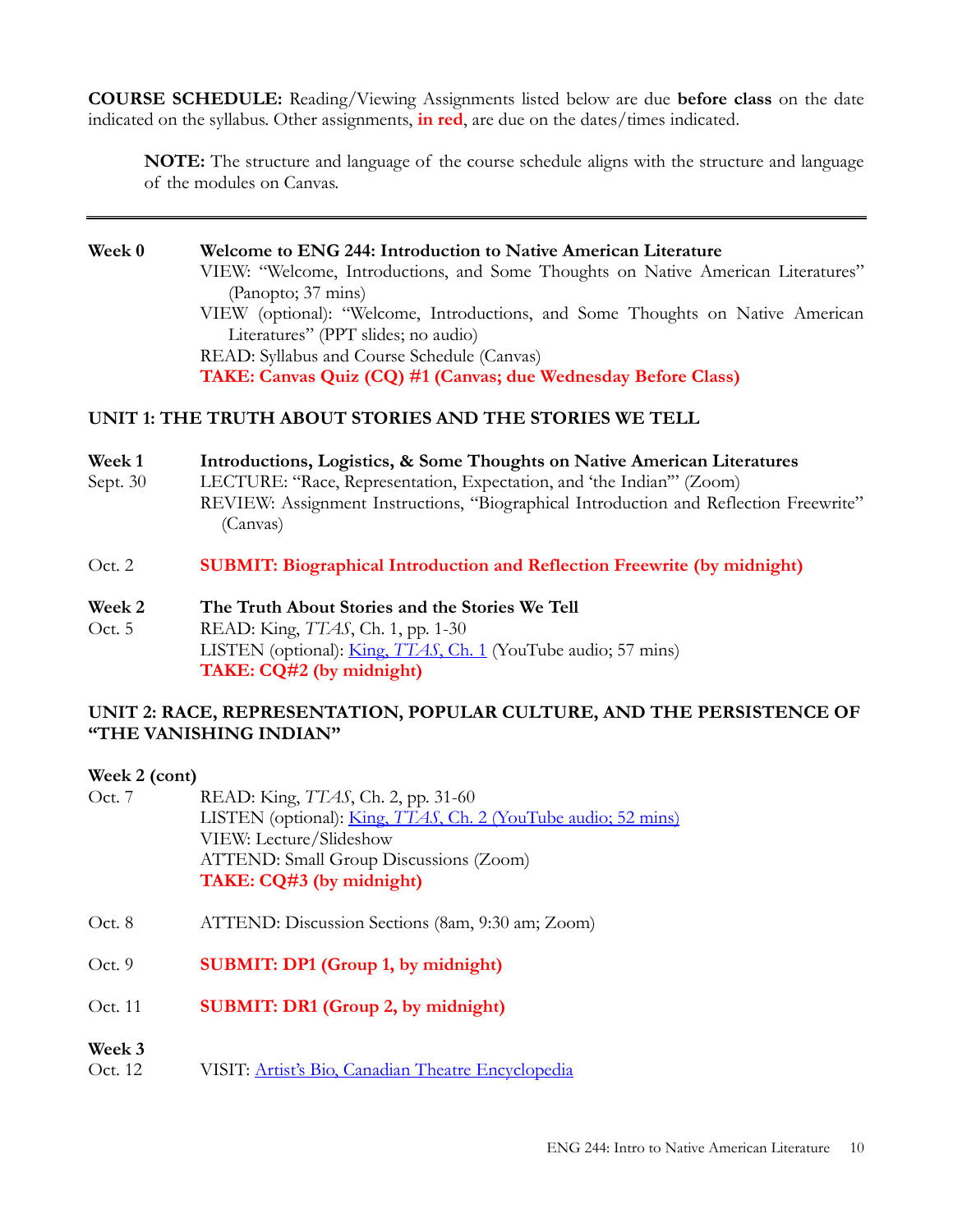READ: Clements, *ECP*, "Artist Statement" through p. 22 VIEW: "Introduction to *ECP* and Dramatic Form" (Panopto, 29 mins) ATTEND: Lecture (Zoom)

- Oct. 14 READ: Clements, *ECP*, pp. 22-46 VIEW: Lecture/Slideshow ATTEND: Small Group Discussions (Zoom) **TAKE: CQ# 4 (by midnight)**
- Oct. 15 ATTEND: Discussion Sections (8am, 9:30am, Zoom)
- Oct. 16 **SUBMIT: DP1 (Group 2, by midnight)**
- Oct. 18 **SUBMIT: DR1 (Group 1, by midnight)**

## **Week 4**

Oct. 19 READ: Clements, *ECP*, pp. 46-67 ATTEND: Lecture (Zoom)

# **UNIT 3: QUEER/TWO SPIRIT INDIGENEITY AND THE REFUSAL OF EXPECTATION**

- Oct. 21 READ: King, *TTAS*, pp. 61-89 LISTEN (optional): King, *TTAS*, Ch. 3, "Let Me Entertain You" [\(YouTube audio; 52 mins\)](https://www.youtube.com/watch?v=CICKluOS9Ic) VIEW: Lecture/Slideshow ATTEND: Small Group Discussions (Zoom) **TAKE: CQ#5 (by midnight)**
- Oct. 22 ATTEND: Discussion Sections (8am, 9:30am, Zoom)
- Oct. 23 **SUBMIT: DP2 (Group 1, by midnight)**
- Oct. 25 **SUBMIT: DR2 (Group 2, by midnight)**

# **Week 5**

- Oct. 26 VIEW: Pico, ["How Not to be One with Nature"](https://www.youtube.com/watch?v=0dFwLWYzTOI) (audio interview, 43 mins) READ: Pico, *NP*, pp. 1-15 ATTEND: Lecture (Zoom)
- Oct. 28 READ: Pico, *NP*, pp. 15-45 VIEW: Lecture/Slideshow ATTEND: Small Group Discussions (Zoom) **TAKE: CQ #6 (by midnight)**
- Oct. 29 ATTEND: Discussion Sections (8am, 9:30am)
- Oct. 30 **SUBMIT: AEJ #1 (by midnight)**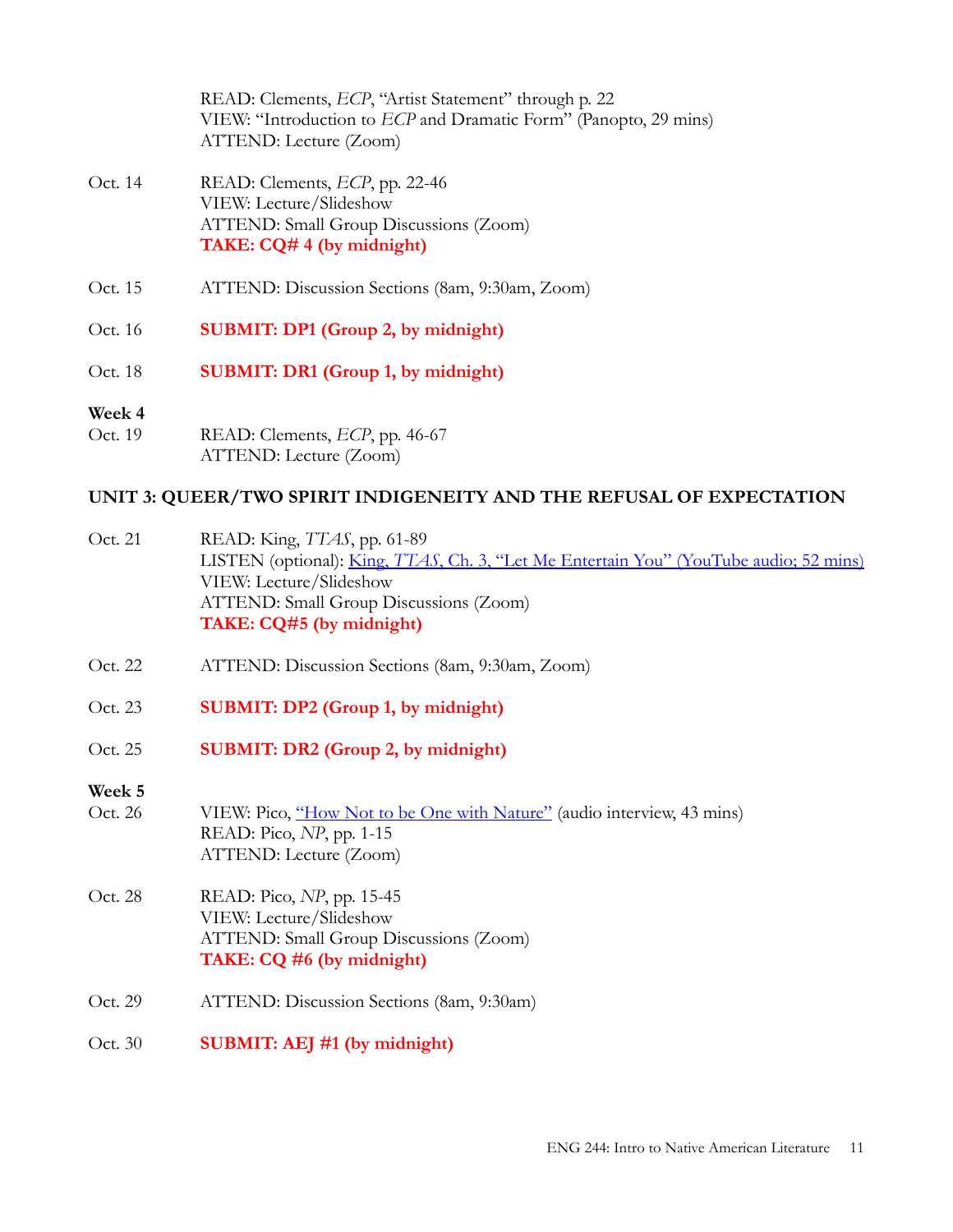**Week 6** Nov. 2 READ: Pico, *NP*, 46-74 ATTEND: Lecture (Zoom)

# **UNIT 4: DYSTOPIC PASTS, RESISTANT PRESENTS, AND RESURGENT FUTURES IN INDIGENOUS SPECULATIVE FICTION**

- Nov. 4 READ: King, *TTAS*, Ch. 4, pp. 91-119 (text) LISTEN (optional): King, *TTAS*[, Ch. 4 \(YouTube, audio\)](https://www.youtube.com/watch?v=mgJEMPf1hSE) VIEW: Lecture/Slideshow (Canvas) ATTEND: Small Group Discussions (Zoom) **TAKE: CQ #7 (by midnight)**
- Nov. 5 ATTEND: Discussions (8am, 9:30am, Zoom)
- Nov. 6 **SUBMIT: DP2 (Group 2, by midnight)**
- Nov. 8 **SUBMIT: DR2 (Group 1, by midnight)**
- **Week 7**

| Nov. 9 | READ: Cutcha Risling Baldy (Hupa/Yurok/Karuk), "Why I Teach the Walking Dead in My |
|--------|------------------------------------------------------------------------------------|
|        | <u>Native Studies Classes" (blog)</u>                                              |
|        | VIEW: "Reclaiming Lost Dreams in Cherie Dimaline's The Marrow Thieves" (YouTube)   |
|        | READ: Dimaline, <i>TMT</i> , pp. 1-31 (text)                                       |
|        | ATTEND: Lecture (Zoom)                                                             |

- Nov. 11 READ: Dimaline, *TMT*, pp. 32-79 VIEW: Lecture/Slideshow (Canvas) ATTEND: Small Group Discussions **TAKE: CQ#8 (by midnight)**
- Nov. 12 ATTEND: Discussions (8am, 9:30am)
- Nov. 13 **SUBMIT: DP3 (Group 1, by midnight)**
- Nov. 15 **SUBMIT: DR3 (Group 2, by midnight)**
- **Week 8**
- Nov. 16 READ: Dimaline, *TMT*, pp. 80-160 (text) ATTEND: Lecture (Zoom)
- Nov. 18 READ: Dimaline, *TMT*, pp. 161-234 (text) VIEW: Lecture/Slideshow ATTEND: Small Group Discussions **TAKE: CQ#9 (by midnight)**
- Nov. 19 ATTEND: Discussions (8am, 9:30am, Zoom)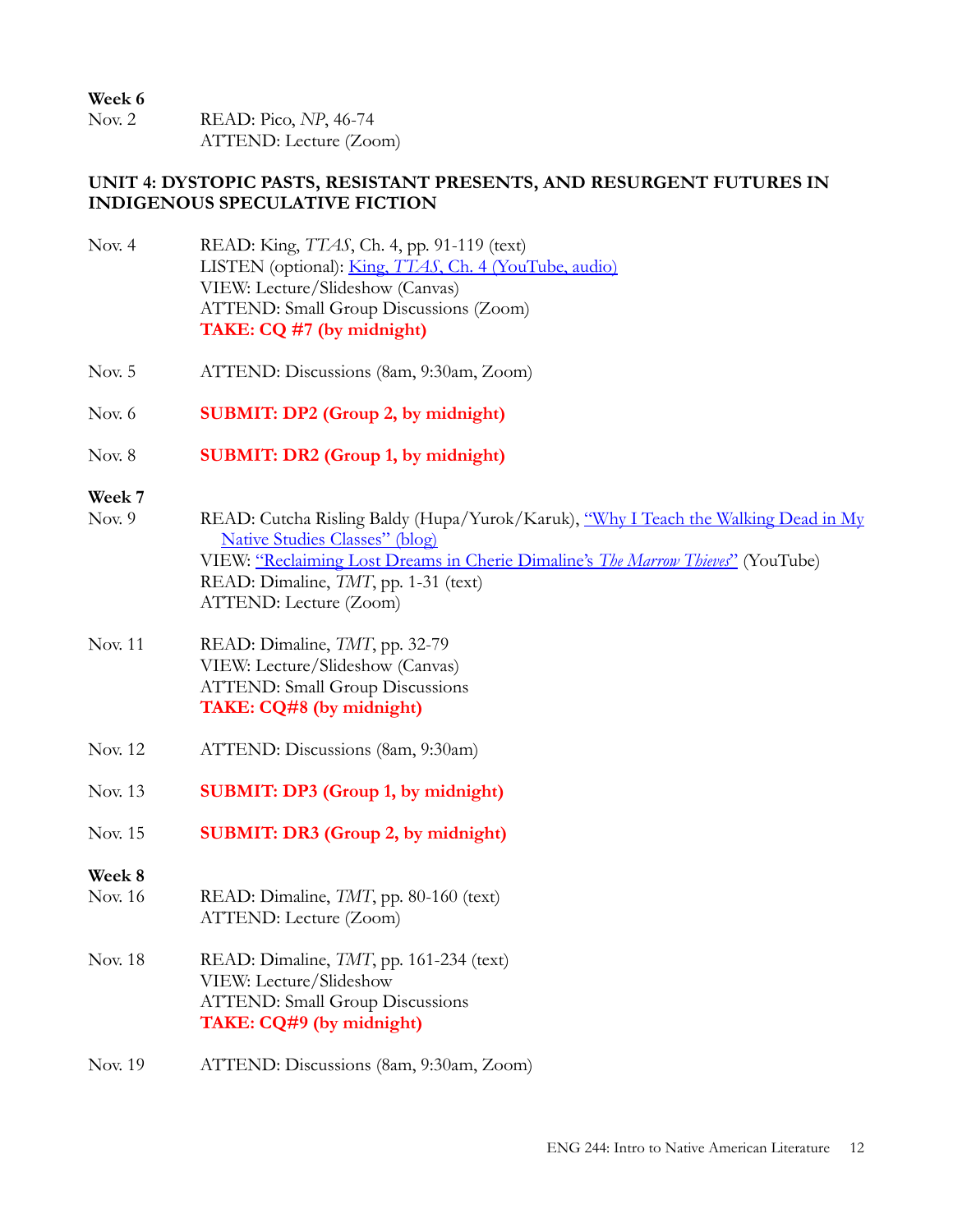## Nov. 20 **SUBMIT: DP3 (Group 2, by midnight)**

#### Nov. 22 **SUBMIT: DR3 (Group 1, by midnight)**

# **UNIT 5: REIMAGNING RELATIONSHIPS AND DECOLONIZATION IN CONTEMPORARY INDIGENOUS COMICS**

# **Week 9**<br>Nov. 23

- READ: King, *TTAS*, Ch. 5, pp. 121-151 LISTEN (optional): King, *TTAS*[, Ch. 5 \(YouTube audio, 54 mins\)](https://www.youtube.com/watch?v=KW2ETIxnYyo) ATTEND: Lecture (Zoom)
- Nov. 25 READ: ["How to Read a Comic Book"](https://www.vox.com/2015/2/25/8101837/ody-c-comic-book-panels) and ["How to Read a Graphic Novel or Comic Strip"](https://theedge.com.hk/how-to-read-a-graphic-novel-or-comic-strip/) READ: ["Interview: Indigenous Comics Push Back Against Hackneyed Stereotypes"](https://www.hcn.org/issues/50.22/tribal-affairs-indigenous-comics-push-back-against-hackneyed-stereotypes) VIEW: Lecture/Slideshow **TAKE: CQ #10**

#### **Week 10**

- Nov. 30 READ: Pauls, *DW*, pp. 19-98 (*DW II & III*) (text) ATTEND: Lecture (Zoom)
- Dec. 2 VIEW: ["Keeping Our Cultures Alive: Language Revival and Indigenous Comics" \(YouTube\)](https://www.youtube.com/watch?v=-5T4JQkBpSE) READ: Pauls, *DW*, pp. 99-end (text) ATTEND: Small Group Discussions **TAKE: CQ #11**
- Dec. 3 ATTEND: Discussions (8am, 9:30am, Zoom)
- Dec. 4 **SUBMIT: AEJ #2**

#### **Week 11**

Dec. 9 **SUBMIT: Final Reflection Essay (RE2) (by midnight)**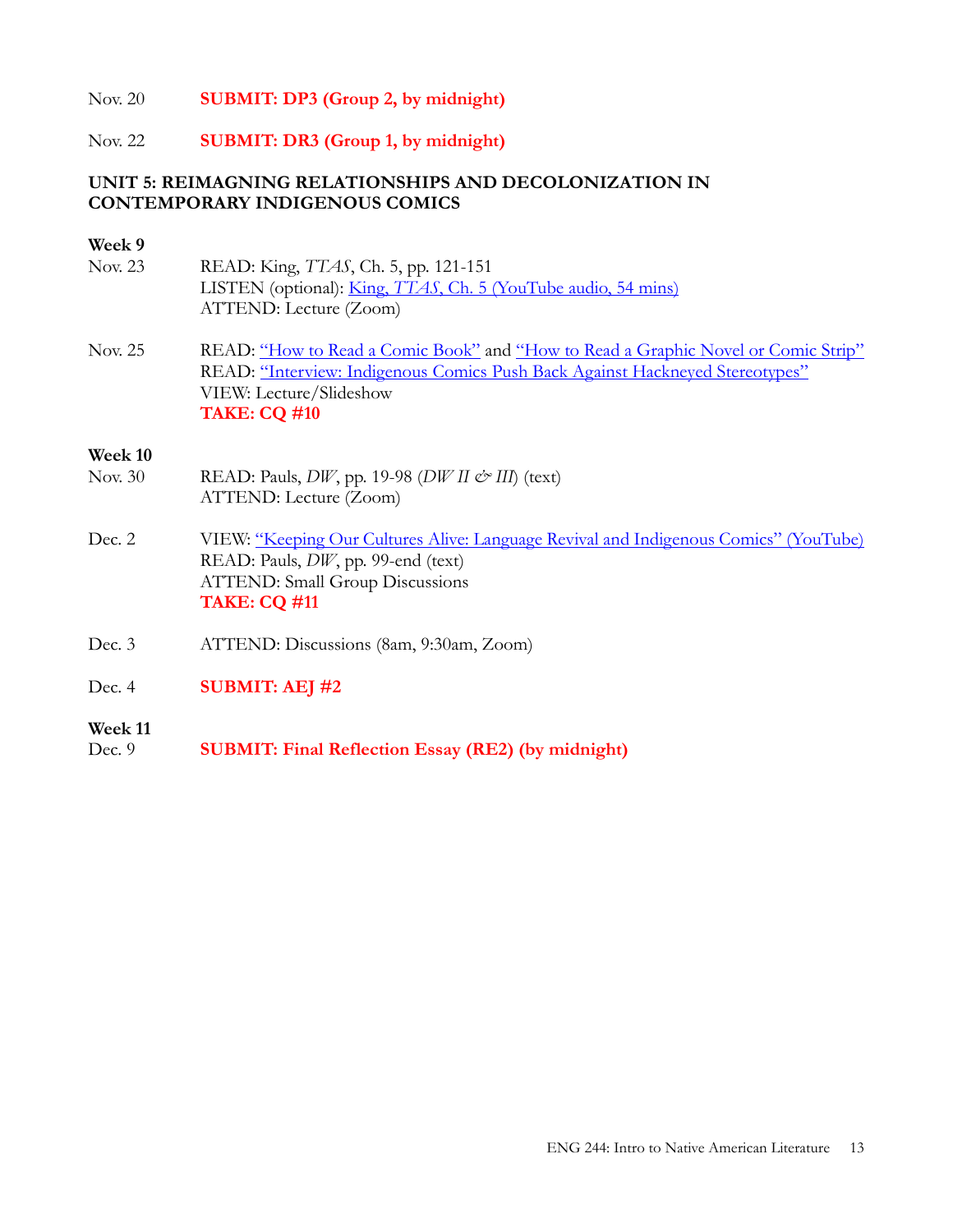# **Appendix I: Using Canvas, Zoom, and Panopto**

This class uses Zoom for lectures, discussion sections, and office hours; Canvas for communication, hosting course content, and completing and submitting assignments; and Panopto for viewing recorded lectures. Please review the information below to ensure appropriate use and to set up your technology in advance.

Consult the following resources if you encounter any problems with technology:

- UO Canvas Support for Students: [https://service.uoregon.edu/TDClient/2030/Portal/KB/Arti](https://service.uoregon.edu/TDClient/2030/Portal/KB/ArticleDet?ID=86662)[cleDet?ID=86662](https://service.uoregon.edu/TDClient/2030/Portal/KB/ArticleDet?ID=86662)
- Canvas and general tech support is also available via Live Chat: 541-346-4357, [https://livehelp.uoregon.edu](https://livehelp.uoregon.edu/)
- For a detailed series of modules on working with Canvas, [click here.](https://canvas.uoregon.edu/courses/161255)
- The UO has a limited number of loaner laptops available. Apply [here.](https://service.uoregon.edu/TDClient/2030/Portal/Requests/ServiceDet?ID=42589)
- If you face Internet access challenges: companies are offering free access during this challenging time. To learn more about options visit Information Services' [web page on going remote.](https://service.uoregon.edu/TDClient/2030/Portal/KB/ArticleDet?ID=101263)

# **Guidelines for Using Canvas Discussions**

- 1. Use subject lines or titles that clearly communicate the content of your post
- 2. Write clearly and concisely and be aware that humor or sarcasm often doesn't always translate in an online environment.
- 3. Be supportive and considerate when replying to others' posts. This means avoiding use of jargon or inappropriate language, and it means disagreeing with respect and providing clear rationale or evidence to support your different view.
- 4. Keep focused on the topic and reference readings and other class materials to support your points (as applicable).
- 5. Employ the Netiquette Guidelines offered above.

# **Guidelines for using Zoom**

- 1. Please test your video and audio prior to joining a live class session. You can learn more about testing your audio and video by visiting the UO Service Portal.
- 2. You'll need to be "signed-in" on Zoom from your .uoregon email accounts and to supply a password in order to enter the session. Passwords will be posted on Canvas.
- 3. As with in-person classes, try to be on time when the meeting starts. It can be distracting to have participants join late.
- 4. All of us occasionally need to hide video, but know that seeing your faces is a joy to us and, we believe, enriches our ways of relating—when you can, have video on.
- 5. That said, please be mindful that others can see you and your surroundings if your video is on. Try to find a quiet setting without lots of noise or busy activities in the background. Please minimize distractions like eating or multitasking.
- 6. When speaking, use a microphone or speak closely to your computer microphone so that others can hear you. If you have video on, try to look at your camera, not the screen, when you are contributing.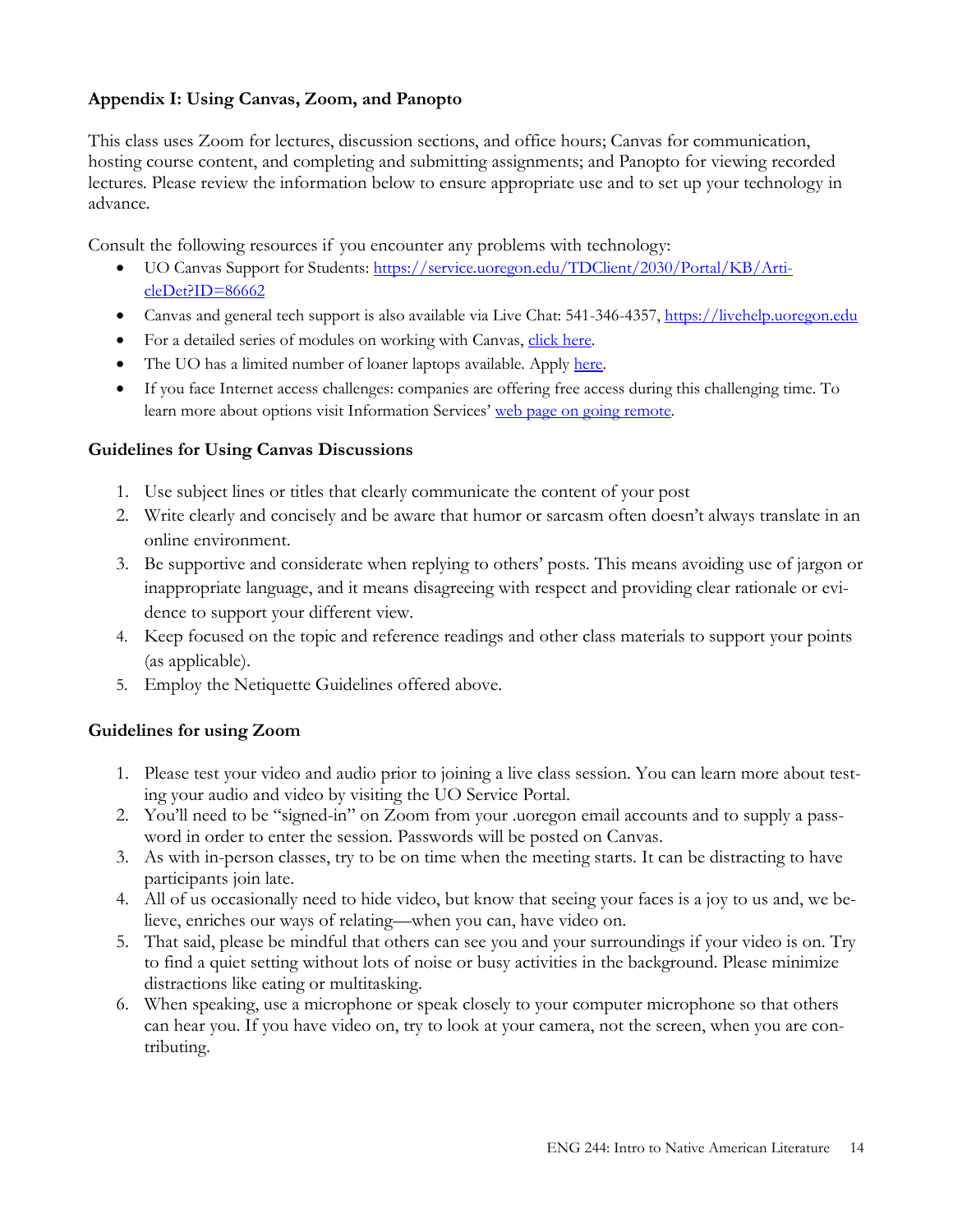- 7. Mute your audio when you are not actively contributing. When contributing, avoid making other noises such as typing, eating, or having side conversations with others that might be present with you.
- 8. Use chat to pose questions or offer insights "on the side" while others are contributing. The chat can be read by all and will be archived and shard after each class. Per our community guidelines, it should reflect a high standard of respect for our learning community.
- 9. For help and troubleshooting with Zoom, visit the UO Service Portal.

# **Guidelines for Setting Up and Using Panopto**

Before accessing, viewing, recording, or sharing Panopto recordings on Canvas, **you must first sign into Panopto**.

- 1. Visit this website:<https://uoregon.hosted.panopto.com/> (Links to an external site.)
- 2. At the top right (or in the middle of the screen, depending), click on "Log In."
- 3. Make sure "Canvas" is selected and click "Log In"
- 4. You now should have access to all Panopto videos for the course. You can access them directly through the course Canvas site or through the online Panopto interface.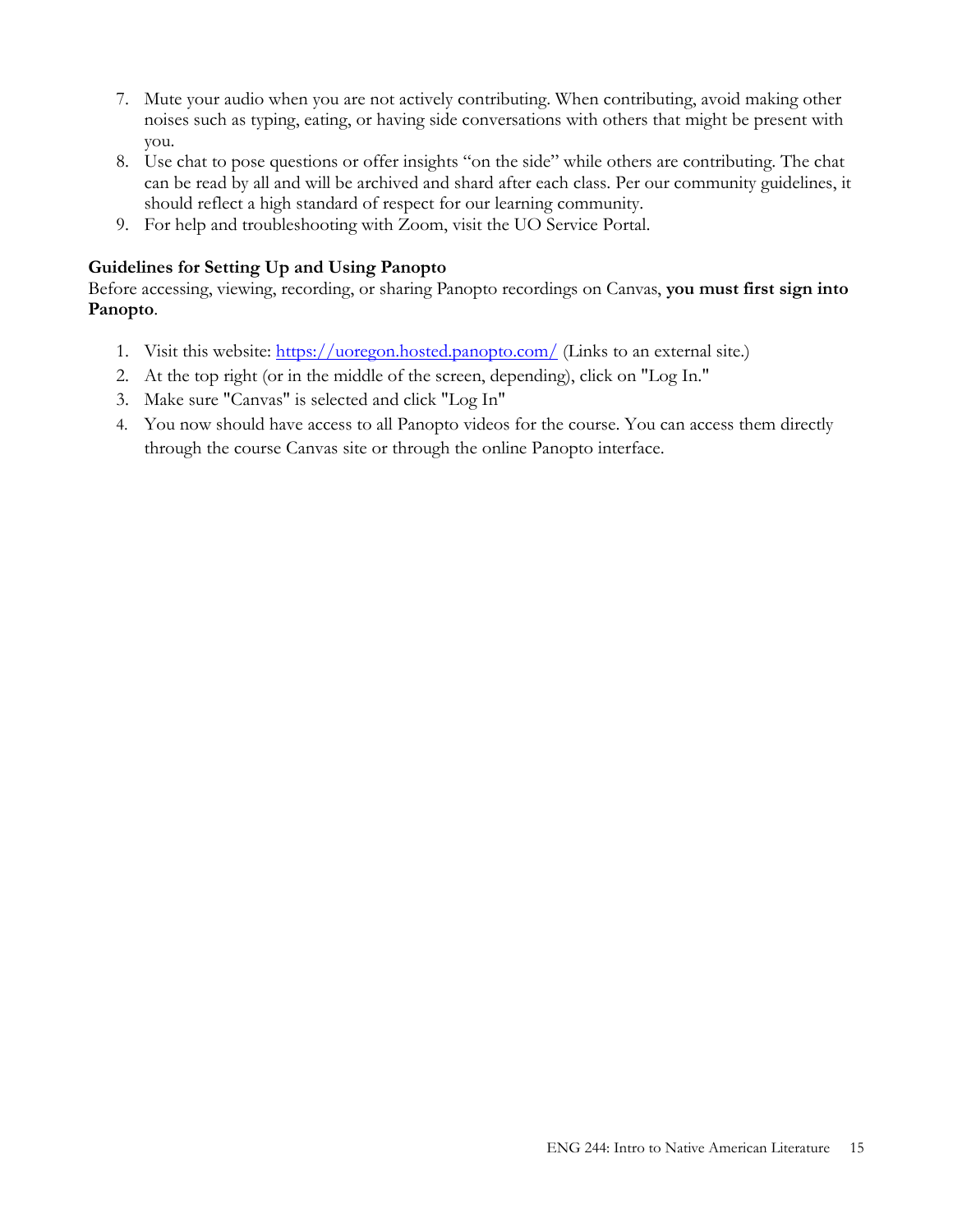# **Appendix II: Assignment Descriptions and Labor Criteria/Expectations**

This course offers a variety of mechanisms by which your labor and investment will be assessed. Detailed instructions for individual assignments can be found via the Assignments and Modules pages on Canvas.

# **Process Oriented Exercises (1/3 of your final assessment)**

**BiographicalIntroduction Reflection Free Write (RE1):** This free writing assignment asks you to provide a short introduction of yourself to me and to the rest of the class **(1-2 paragraphs)**, reflect honestly on what you think you know about Native Americans and where that knowledge comes from **(2-3 paragraphs)**, and identify why you elected to take this class and outline 2-3 specific goals you'd like to set for the class **(1 paragraph)**. You will post these on the "Biographical Introduction and Reflection Freewrite" Discussion Board located in the Modules tab on Canvas by the date indicated on the syllabus.

Labor Expectations: Participation exercise. Full credit (A) awarded for those who meet *all* the minimum criteria of the assignment. No credit (F) awarded for failing to meet any of the minimum criteria.

**Attendance/Participation (A/P):** We will conduct periodic "in-class" assignments/activities individually which include individual free write exercises, submission of post-reading/discussion questions cards, etc.

Minimum Labor Expectations (B): Attends at least 7/9 Monday sessions, 7/9 Wednesday sessions, at least 8/10 Thursday discussions, and participation in all in-class/discussion work.

Rubric

|                              |                |                             |           | Minimum       |           |          |  |
|------------------------------|----------------|-----------------------------|-----------|---------------|-----------|----------|--|
| $-4$                         | $-3$           | $-2$                        | $-1$      | Expectations  | $+1$      | $+2$     |  |
| Ŧ)                           | (D)            | $(C-)$                      | $(C+)$    | ΈB)           | (A-)      | $(A+)$   |  |
| $>=3/9$ MW   4/9 MW   5/9 MW |                |                             | $6/9$ MW  | $7/9$ MW      | $8/9$ MW  | $9/9$ MW |  |
| $>= 4/10$ Th                 |                | $5/10$ Th $6/10$ Th $\vert$ | $7/10$ Th | $8/10$ Th     | $9/10$ Th | 10/10    |  |
| CP                           | C <sub>P</sub> | CP                          | CP        | Consistent    | CP        | Th       |  |
|                              |                |                             |           | Participation |           | CP       |  |
|                              |                |                             |           | (CP           |           |          |  |

**Active Engagement Journal (AEJ):** You are required to keep an active reading journal ("Decomposition Books" @ DuckStore) for this course in which to take notes, ask questions, make observations, and sketch out preliminary and ongoing thoughts about the readings for the week. How you choose to engage the texts or use the journal is entirely up to you. Examples of substantive journal entries are available via the assignment instructions on Canvas. I strongly suggest that you use the **"Strategies for Close Reading" handout in Appendix III** at the back of the syllabus as a guide for some questions you might consider while you journal. These journals will be evaluated twice per term per the criteria below. Failure to meet either of the listed criteria will default to a lower evaluation. Instructions for submitting the journals are on Canvas.

Minimum Labor Expectations (B): Contributes a minimum of 2-3 **full, single-spaced pages** of freewriting, outlining, bullet-pointing, drawing, or other active reading practices (for "active reading" see Appendix III below) for greater than or equal to 80% (14/18) of reading assignments throughout the term. **These labor expectations apply to both hard copy and online journal formats**.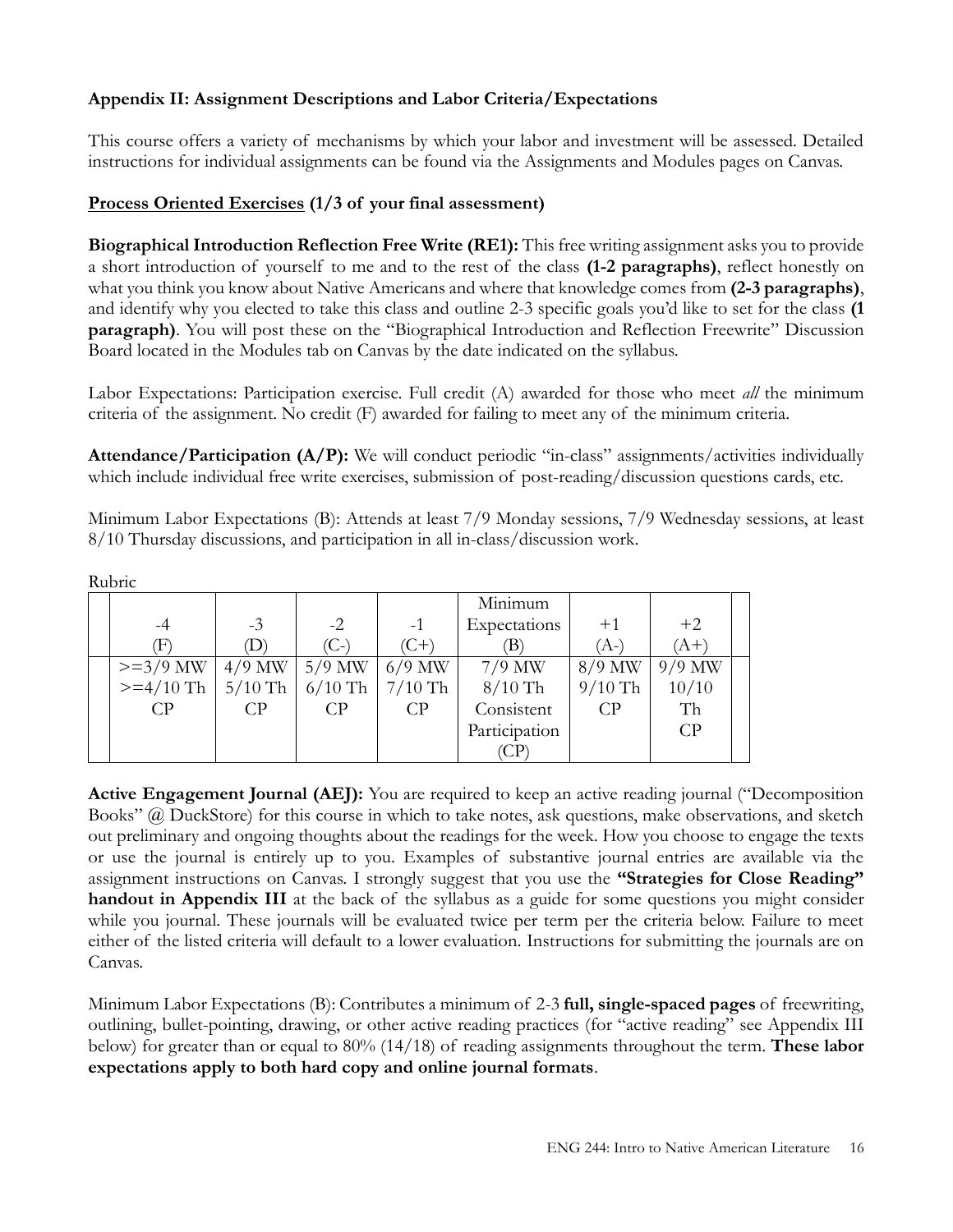Rubric

| -5          | -4    | $-3$ | $-2$                        | $-1$     | Min. | $+1$    | $+2$  | $+3$                |       |
|-------------|-------|------|-----------------------------|----------|------|---------|-------|---------------------|-------|
|             |       |      |                             |          | Exp. |         |       |                     |       |
| $\mathbf D$ |       | (C)  | $(C+)$                      | $(B - )$ | B)   |         |       |                     |       |
|             |       |      | $2-3pp$ 2-3pp 2-3pp 2-3pp   |          |      | $2-3pp$ |       | $2-3pp$ 2-3pp 2-3pp |       |
| $>=$        |       |      |                             |          |      |         |       |                     |       |
| 9/18        | 10/18 |      | $11/18$   $12/18$   $13/18$ |          |      | 15/18   | 16/18 | 17/18               | 18/18 |

# **Analytic-Oriented Exercises (1/3 of final assessment)**

**Quizzes:** There will be roughly 10 weekly quizzes throughout the term administered via Canvas consisting of both comprehension (who, what, when, where) and short analytic/interpretive (how, why) components. Successful performance on these quizzes will require that you give careful attention to the assigned readings, lectures, and class discussions/activities.

Minimum Labor/Performance Expectations: Quizzes will be evaluated according to a traditional "average" rubric wherein labor is captured in the number of submissions made, performance, and whether you avail yourselves of the opportunity to take them again to improve your score.

**NOTE:** Quizzes may be taken **up to 3 times without penalty** to improve your score. Canvas will apply your highest score to your gradebook.

**REMEMBER:** If you take a quiz a 2<sup>nd</sup> or 3<sup>rd</sup> time, **you MUST** take the entire quiz again; I therefore encourage you to compose and save your short answer and essay responses in a 3<sup>rd</sup> party app and then cut and paste them into the quiz interface.

# **Synthesis-Oriented Exercises (1/3 of final assessment)**

**Discussion Posts (DP) and Responses (DR):** Each student is required to contribute **3 sets of posts/responses** to the course Discussion Forum on Canvas throughout the term by the dates indicated on the syllabus. These assignments ask you to engage critically with a primary text, essay, concept, idea, or problem and to respond thoughtfully to the thoughts, arguments, and analyses of your peers. You can choose to respond to one of the discussion questions from the short context lectures, quizzes, or class discussions, or write about something else entirely. I will make group assignments that will indicate when you're responsible for substantive posts (DP1, Group 1) or for responses (DR1, Group 2) on the course schedule by the middle of week 2. Detailed instructions, sample discussion threads, and critical analysis activities are available on Canvas.

#### Rubric **for Discussants**

| Minimum Expectations (B)                                     | $\text{Mee}(-1)$ Meets Exceeds |  |
|--------------------------------------------------------------|--------------------------------|--|
|                                                              |                                |  |
| Contributes a literary-critical analysis of a minimum of 500 |                                |  |
| words (roughly 2 double-spaced pages) in 12-point font.      |                                |  |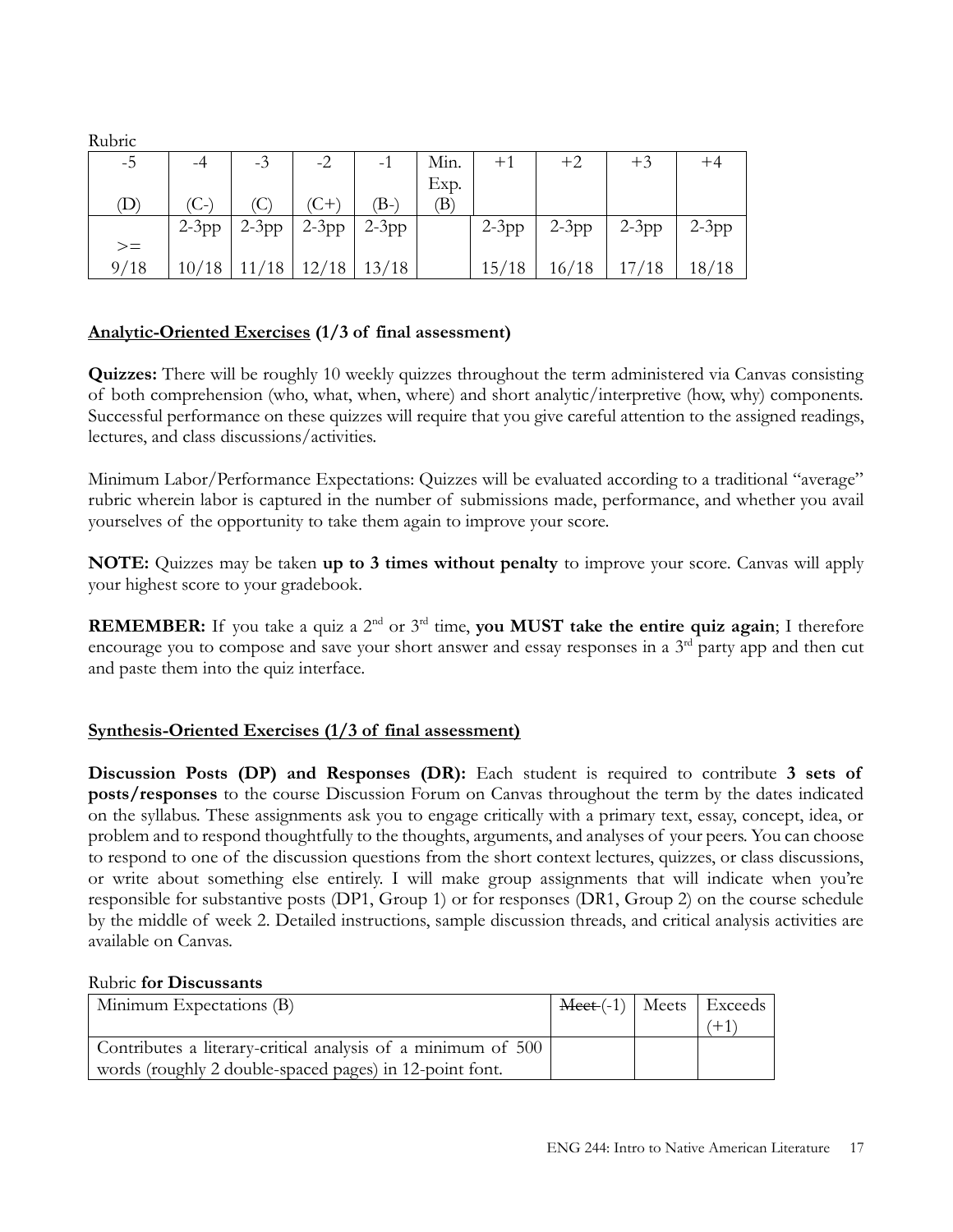| Contains an original title that indicates something about the    |  |  |
|------------------------------------------------------------------|--|--|
| topic and argument                                               |  |  |
| Is organized by a clearly articulated thesis that includes an    |  |  |
| observation about WHAT is happening in the text (content),       |  |  |
| an interpretive claim about HOW the text goes about that         |  |  |
| work (analysis), and a gesture toward WHY it's important (the    |  |  |
| stakes).                                                         |  |  |
| Presents a minimum of 2 pieces of direct textual evidence--      |  |  |
| quotations or passages with appropriate citation--supporting     |  |  |
| the larger claim. More is always better; shoot for a             |  |  |
| "preponderance of evidence."                                     |  |  |
| Attempts to systematically and thoroughly explain how each       |  |  |
| piece of evidence illustrates the larger claim(s) you're making. |  |  |
| Stronger analyses will "connect every dot" of your logic for     |  |  |
| your reader; never assume that your reader shares your           |  |  |
| familiarity with or attitudes toward the text.                   |  |  |
| Ends with a concluding paragraph on the significance, or         |  |  |
| stakes, of the argument-i.e. the "who cares" question.           |  |  |
| Stronger conclusions will focus on the implications of the       |  |  |
| argument for the text(s) at hand and the larger                  |  |  |
| social/cultural/historical contexts, issues, or problems it is   |  |  |
| addressing.                                                      |  |  |
| Contains few typographical or other errors. Stronger             |  |  |
| responses will go through at least one round of revisions;       |  |  |
| more is better.                                                  |  |  |

# Rubric **for Respondents**

| Minimum Expectations (B)                                          | $\text{Mect } (-1)$ | Meets   Exceeds $(+1)$ |
|-------------------------------------------------------------------|---------------------|------------------------|
| Contributes two, 150-word substantive responses to                |                     |                        |
| discussion posts                                                  |                     |                        |
| Identifies and discusses 1 thing that is interesting, compelling, |                     |                        |
| or strong about the argument                                      |                     |                        |
| Identifies and discusses 1 thing that might help to strengthen,   |                     |                        |
| nuance, or complicate the argument                                |                     |                        |
| Focuses exclusively on substantive issues (thesis, structure,     |                     |                        |
| evidence, explanation, conclusion), leaving line-level and        |                     |                        |
| stylistic concerns to the instructors                             |                     |                        |
| Contains few typographical or other errors                        |                     |                        |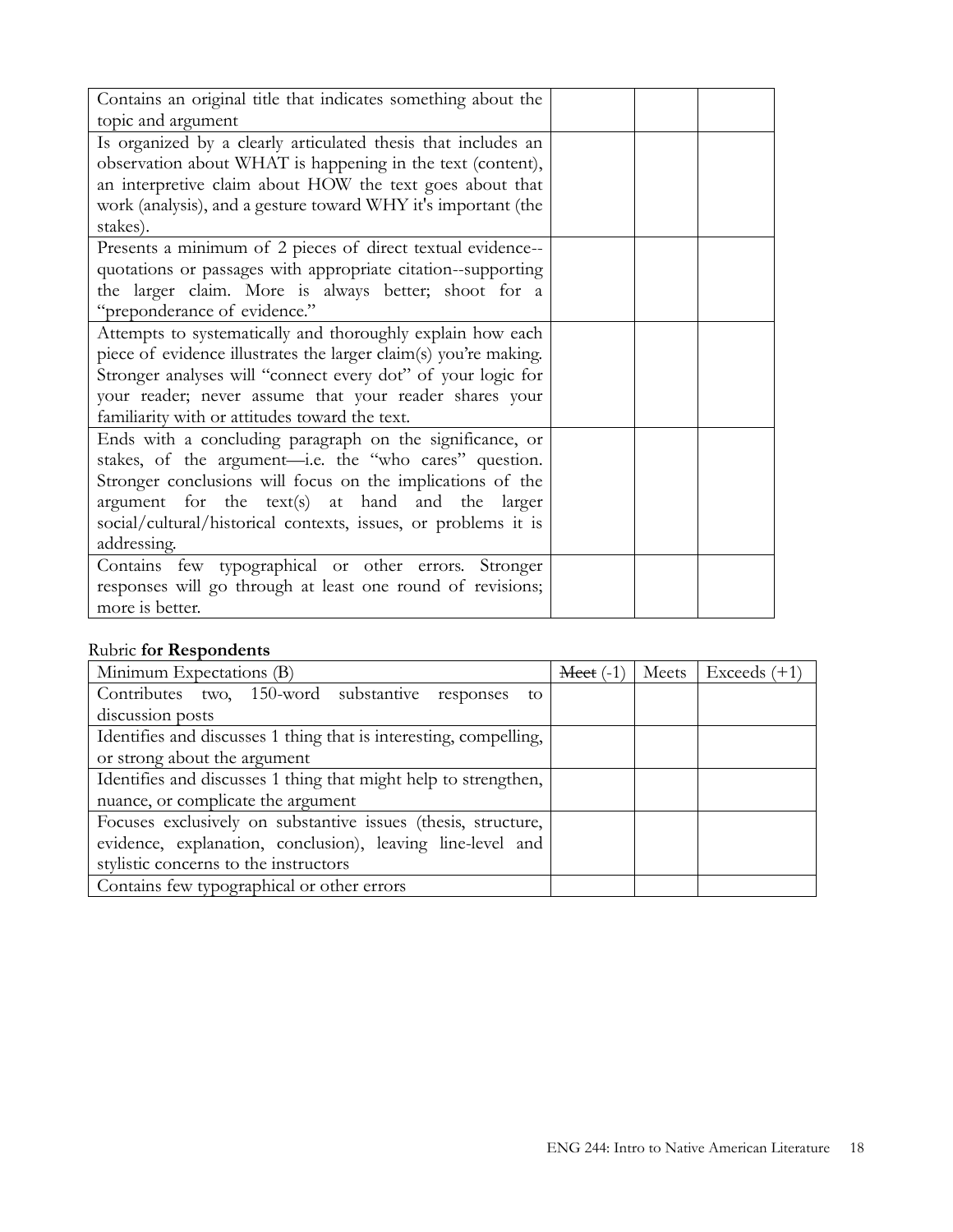# **Appendix III: Thoughts and Strategies for Performing Literary Analyses and Close Readings**

To do a close reading of literature, you choose a specific passage and analyze it in fine detail, as if with a magnifying glass. You then comment on points of style and on your reactions as a reader, always using direct evidence from the text to support your claims. Close reading is important because it is the building block for larger analysis. Your thoughts evolve not from someone else's truth about the reading, but from your own observations. The more **closely and actively** you can observe, the more original and exact your ideas will be. The following are some thoughts, strategies and potential questions you might consider as you think about how to respond closely, actively, and critically to a text.

# **Be Patient!**

Close, critical, active reading—what David Mikics calls "Slow Reading"—demands patience and time, two things which many of us find ourselves possessing less and less of. Mikics writes:

Patience means a lot of things. We must be patient not to be overwhelmed by a book's difficulties. We must be patient to let ourselves be perplexed; to figure out, by trial and error, how to ask the right questions of a book. We must be patient to put in the time and effort needed to read [and write!] well. [We must possess] a happy, and somewhat obsessive, desire for details … [anchoring] our sense of a book's characters and its argument in small, significant moments … We must not rush to meaning, or demand that an author deliver the point in an easy, palatable way … **we have to remember that struggling with a book's meanings is the whole point of reading, if reading is going to be worthwhile**. (54-55, emphasis added)

For this class, I'm going to ask you to **commit to slowing down**, allowing yourself as much time and attention as your schedules will allow to **actively immerse** yourself in the texts we'll read this term. On some days you'll have to make strategic decisions about where to invest your time, and you won't be able to slowly, closely, and actively engage each text. That's okay! Just committing to making this a habitual practice will yield great rewards, a ton of pleasure, and a genuine sense of knowledge about and familiarity with the materials we cover.

# **Read Actively and Write It Down**

Whether reading for pleasure or in preparation for an assignment, **prepare yourself to read actively**. Don't read a text simply to get its information or skim it to get a sense of the main ideas and points (at least don't confine your reading to these practices!). **This method of reading is passive**: you "receive" the text as you read, and you hold off making any intellectual response to it until after you've finished reading. This way of reading doesn't get you very far and doesn't allow you to fully explore the pleasures gained by gaining an intimate knowledge of the details of a text.

# **Break the Linear Tradition**

Maybe you believe that the most efficient way to write a paper is to read first, think later, and write last of all. To become an active reader, you should throw that idea in the garbage and strive to think *and* write—**or think by writing**—as you read. When you read, stop to ask questions, challenge the writer, search your soul for what you really believe about the topic at hand, etc. This is where the **mutually reinforcing practices of underlining, highlighting, annotating, and keeping a daily reading journal** all come in handy, each building upon and reinforcing the other. And once you've begun writing, **go back to the text** not simply to find a piece of evidence that will support your claims, but also to continually reconsider the text and your own positions about it! **Knowledge is never final; rather, it is built recursively** by continually revising and reevaluating what we previously thought about what we knew/know about a text (or anything else).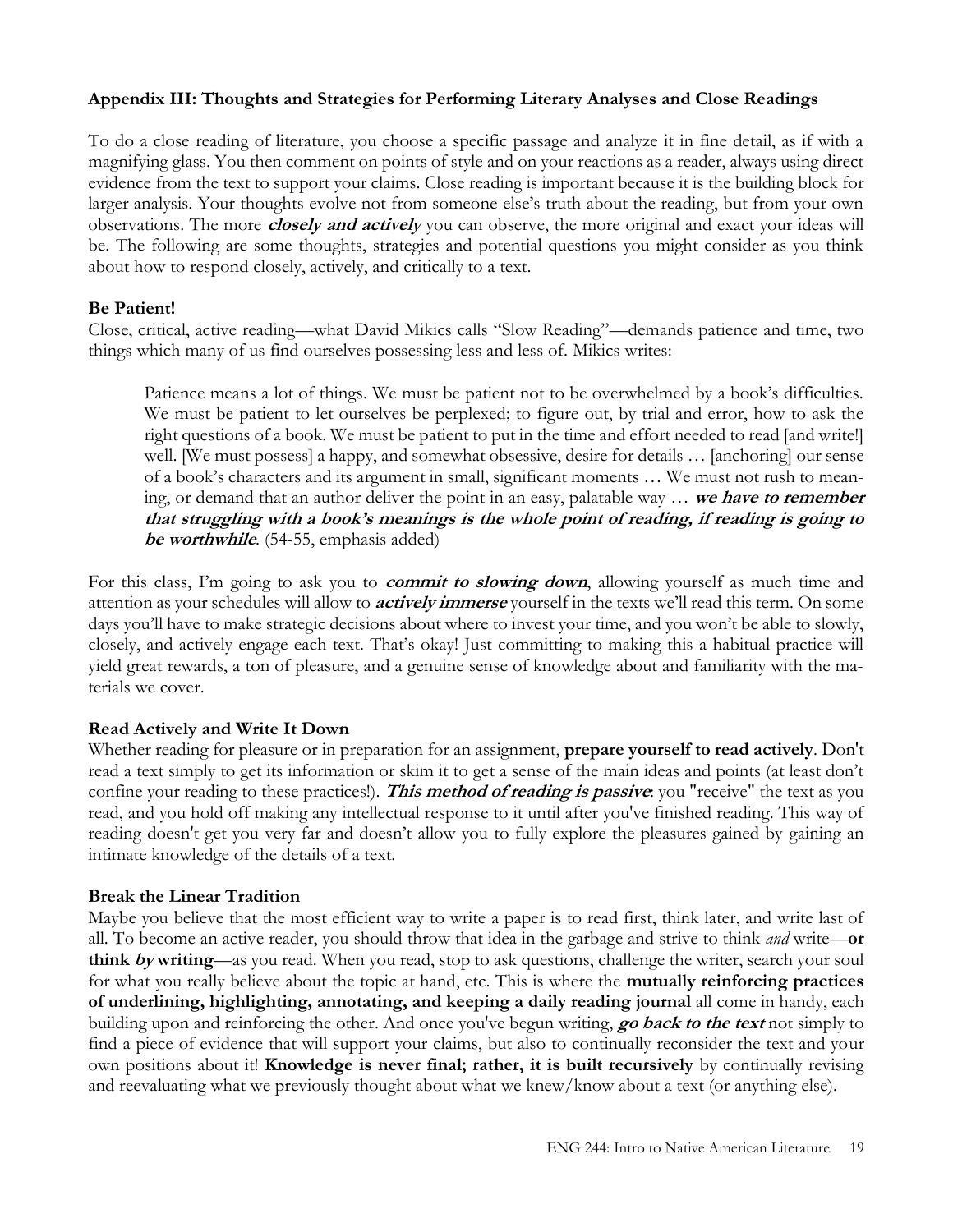## **Use the Margins**

Maybe the best practical advice I can give you about reading more actively is to **make use of the margins. An unmarked book is an unread book!!!** Marking a text as you read it ensures that you are reading actively. Even the simple act of underlining a passage requires you to ask yourself what is most important in a text. The act of weighing importance is one way of breaking the habit of passive reading. But you can do much more in the margins than simply make note of important passages: You can ask questions; draw arrows, establishing obscure connections in the text; note patterns of imagery or language as you see them; locate contradictions and ambiguities; get feisty, even, and call the writer out for a debate. Remember, neither I nor any of the writers that we'll read have the last word on any subject. **NOTE: Please DO NOT annotate rented or library materials**.

## **Enter the Conversation**

When writers compose a book, short story, poem, play, etc., they are, in a sense, inviting you into an ongoing conversation. They are taking a position in some debate and asking you to take yours. When you read actively, intellectually engage the text, and write critically about it, you are entering this conversation. However, **in order to enter the conversation fully as a writer/speaker, you must first enter the conversation fully as a reader/listener**. Mikics says, "The give-and-take between author and reader takes place on a two-way street. In this imaginary but essential conversation, the reader has a responsibility to keep the author interested. You will refine your perceptions, and become a better interpreter, the more time you spend trying to do justice to a [text], rather than too quickly making it into something of your own. The [text] has something to say, and you are obliged to listen carefully before talking back" (157). Pay attention to the text, underline key passages, mark up the margins with your own thoughts, and collect, organize, and expand on those ideas in longer journal entries. This will better enable you to contribute to the conversation in a way that is relevant, thoughtful, and interesting.

# **Ask the Right Questions**

All critical inquiry, regardless of discipline or form, is driven by the questions we ask about our objects of study. Indeed, the questions we ask determine the conditions of possibility for how we'll read and understand a text. Thus, to "get from perplexity to engagement" we need to identify *useful* questions. For literary and cultural analyses, "Useful questions connect elements of a book [or other media] together: **What** does the beginning have to do with the ending? **How** do the characters balance or argue against one another? **What** does a particularly striking passage sum up about the book as a whole … **How** does the title comment on the work it introduces" (62)? A good indication that you're asking the right questions is if they consistently lead you back to the text rather than away from it.

# **Identify the Voice**

Who is speaking? Is the narrator a participant in the action? If so, how invested are they in the narrative? If not, do they possess comprehensive knowledge of events, characters, time and place, or is their story limited to (or focalized through) one or two perspectives? Does the narrator simply describe events or do they comment upon and evaluate characters and events (i.e. editorialize)? Does one voice or perspective dominate the narrative, or are there competing/complementary voices vying for narrative authority and claims to "truth?" In what ways do the answers to these questions inform our reading and understanding of the text's main ideas and arguments—i.e., it's "basic thought(s)"

# **Pay attention to beginnings and endings**

According to Mikics, structure "tells you something about the way [a text] thinks; **openings and conclusions are the irreplaceable backbone of structure**" (101). How does the story/poem/play/comic